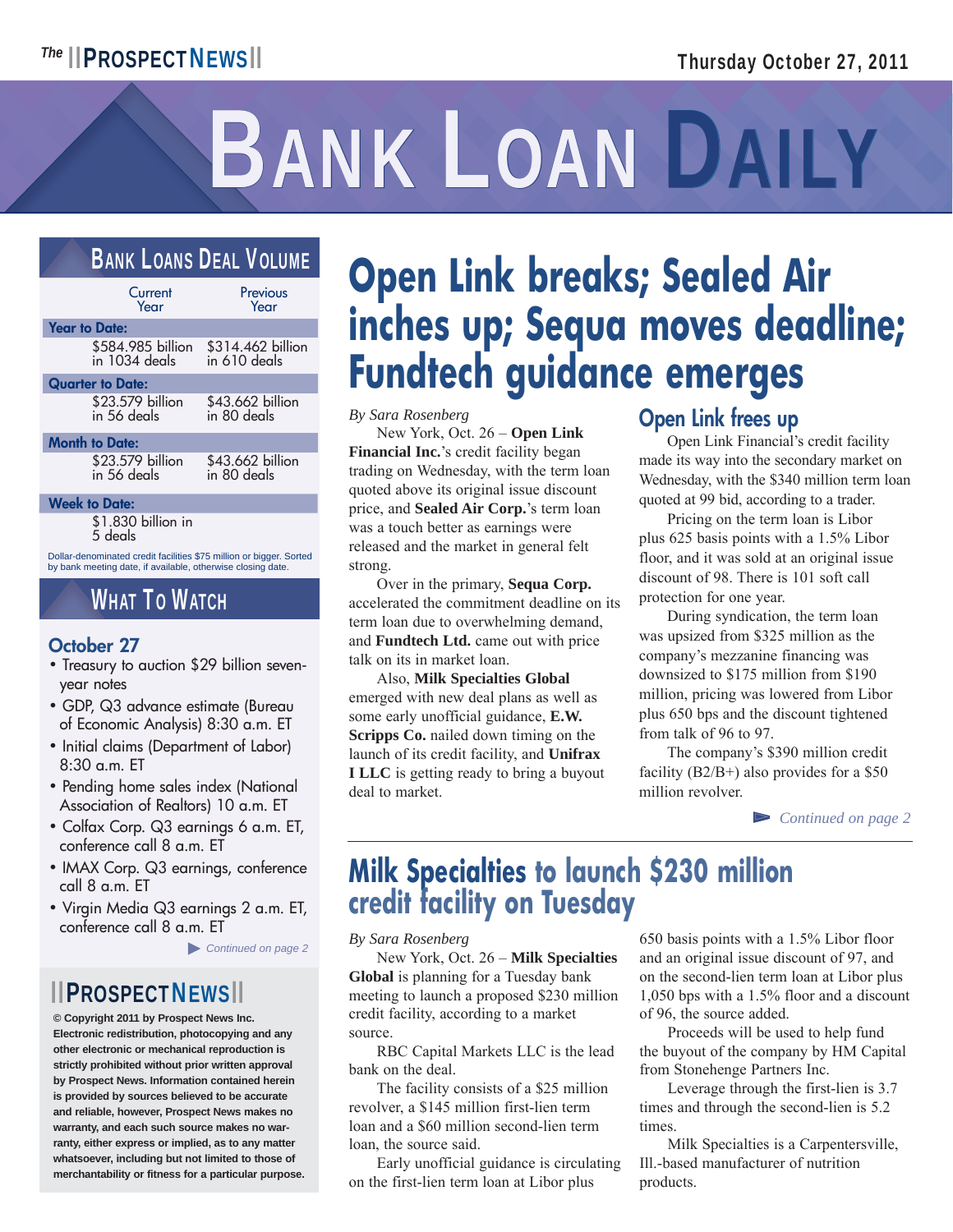# NEWS

## WHAT TO WATCH

#### ► *Continued from page 1*

- Invacare Corp. Q3 earnings before market open, conference call 8:30 a.m. ET
- Monster Worldwide, Inc. Q3 earnings before market open, conference call 8:30 a.m. ET
- Nielsen Holdings NV Q3 earnings, conference call 8:30 a.m. ET
- Owens-Illinois, Inc. conference call 8:30 a.m. ET
- Pacer International, Inc. Q3 earnings, conference call 8:30 a.m. ET
- Plexus Corp. conference call 8:30 a.m. ET
- Terex Corp. conference call 8:30 a.m. ET
- WCA Waste Corp. conference call 8:30 a.m. ET
- Brandywine Realty Trust conference call 9 a.m. ET
- CMS Energy Q3 earnings, conference call 9 a.m. ET
- Compass Minerals conference call 9 a.m. ET
- Education Management Corp. conference call 9 a.m. ET
- Federal-Mogul Corp. Q3 earnings 7:30 a.m. ET, conference call 9 a.m. ET
- Hanger Orthopedic Group, Inc. conference call 9 a.m. ET
- Kemet Corp. Q3 earnings, conference call 9 a.m. ET
- MoneyGram International, Inc. Q3 earnings, conference call 9 a.m. ET
- Six Flags Entertainment Corp. Q3 earnings before market open, conference call 9 a.m. ET

► *Continued on page 3*

#### *Open Link breaks...*

▻ *Continued from page 1*

### **Open Link lead banks**

 Credit Suisse Securities (USA) LLC and Wells Fargo Securities LLC are the joint lead arrangers on Open Link's credit facility.

 Proceeds from the facility, along with the mezzanine debt, will be used to fund the buyout of the company by Hellman & Friedman from the Carlyle Group.

 Closing on the transaction is expected in the fourth quarter, subject to standard conditions.

 Open Link is a Uniondale, N.Y. based provider of cross-asset trading, risk management and operations processing software services.

### **Sealed Air rises**

 Sealed Air's term loan was a bit stronger in trading with the release of earnings. Traders, however, said that the debt was

▻ *Continued on page 3*

# "Advantage Data is an essential resource for any capital markets professional..."

- Joshua Pearl, Co-author, Investment Banking: Valuation, Leveraged Buyouts, and Mergers & Acquisitions (Wiley Finance, 2009)

# **THE LOAN ADVANTAGE**

**SUPERIOR PRICING:** Access prices on over 10,000 (and growing) syndicated loans from 170 independent pricing sources.

HOLDINGS DATA: From mutual funds and pension plans.

**CHARTING:** Simultaneously chart loans, bonds, equities, CDS & indices.

**STATISTICS:** View loans maturing, yields & spreads by industry and rating, as well as amendments.

COST: Starting at only \$475 per month!



Sign up for a FREE trial today! Visit www.advantagedata.com/trial or call +1 (617) 261-9700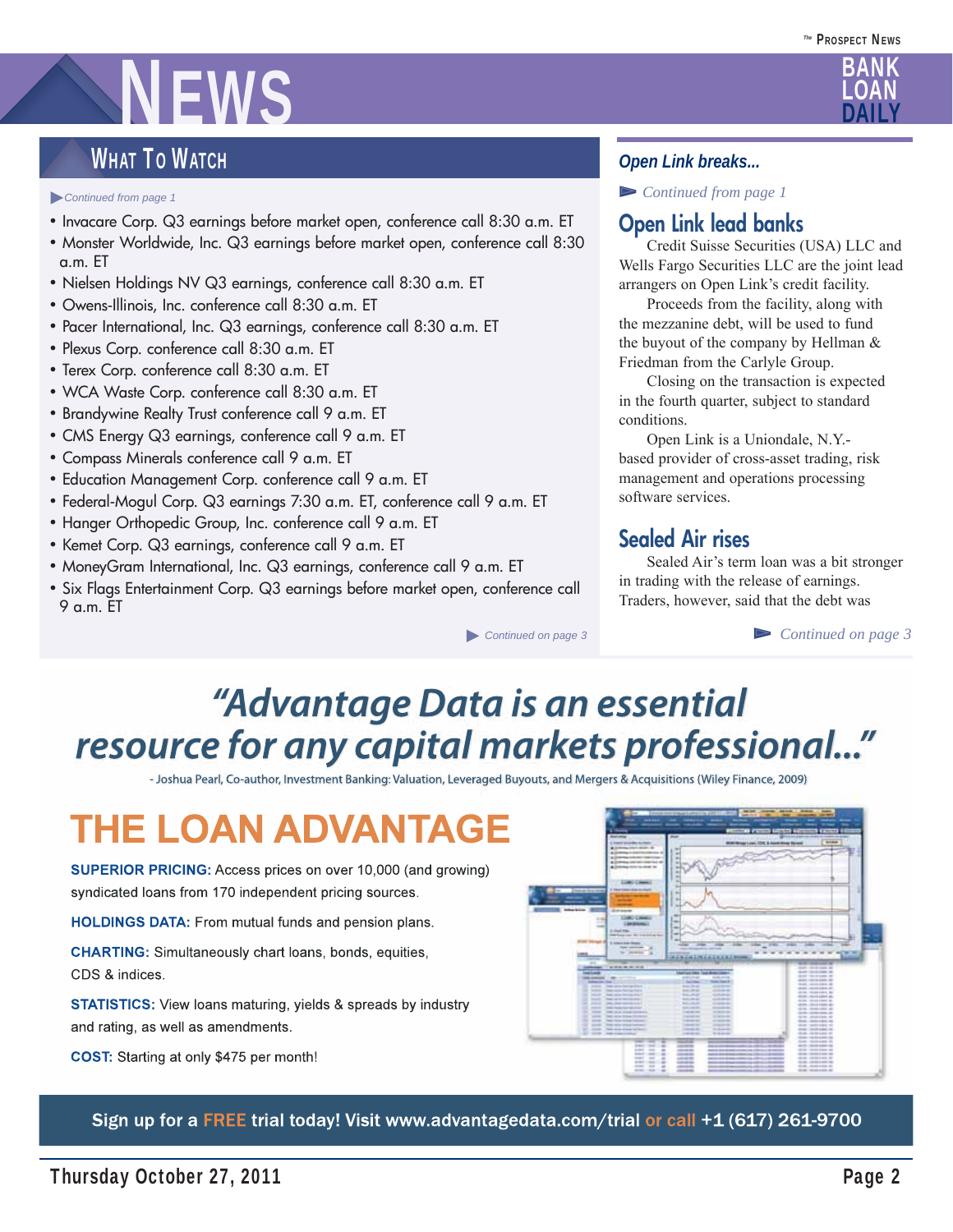# **NEWS**

## WHAT TO WATCH

#### ► *Continued from page 2*

- Affinion Group Q3 earnings, conference call 9:30 a.m. ET
- Revlon, Inc. Q3 earnings, conference call 9:30 a.m. ET
- Universal American Corp. conference call 9:30 a.m. ET
- Airgas, Inc. Q2 earnings before market open, conference call 10 a.m. ET
- Conmed Corp. Q3 earnings before market open, conference call 10 a.m. ET
- Domtar Corp. Q3 earnings before market open, conference call 10 a.m. ET
- Endo Pharmaceuticals Q3 earnings, conference call 10 a.m. ET
- Ferro Corp. Q3 earnings, conference call 10 a.m. ET
- Graphic Packaging Holding Co. Q3 earnings before market open, conference call 10 a.m. ET
- Harte-Hanks, Inc. Q3 earnings, conference call 10 a.m. ET
- Iconix Brand Group, Inc. Q3 earnings before market open, conference call 10 a.m. ET
- International Shipholding Corp. conference call 10 a.m. ET
- iStar Financial Inc. Q3 earnings before market open, conference call 10 a.m. ET
- LKQ Corp. Q3 earnings before market open, conference call 10 a.m. ET
- Magellan Health Services, Inc. Q3 earnings 6:30 a.m. ET, conference call 10 a.m. ET
- Navigant Q3 earnings 7 a.m. ET, conference call 10 a.m. ET
- Patterson-UTI Energy, Inc. Q3 earnings, conference call 10 a.m. ET
- Perrigo Co. Q1 earnings 8 a.m. ET, conference call 10 a.m. ET
- Pinnacle Entertainment, Inc. Q3 earnings before market open, conference call 10 a.m. ET
- Royal Caribbean Cruises Ltd. Q3 earnings, conference call 10 a.m. ET
- Service Corp. International conference call 10 a.m. ET
- TriMas Corp. Q3 earnings 8 a.m. ET, conference call 10 a.m. ET
- USA Mobility, Inc. conference call 10 a.m. ET
- Chart Industries, Inc. Q3 earnings, conference call 10:30 a.m. ET
- Emcor Group, Inc. Q3 earnings, conference call 10:30 a.m. ET
- Starwood Hotels & Resorts Worldwide, Inc. Q3 earnings before market open, conference call 10:30 a.m. ET
- 1-800-Flowers.com Q1 earnings before market open, conference call 11 a.m. ET
- Ball Corp. Q3 earnings before market open, conference call 11 a.m. ET
- Berry Petroleum Co. Q3 earnings before market open, conference call 11 a.m. ET
- Community Health Systems, Inc. conference call 11 a.m. ET
- Corporate Office Properties Trust conference call 11 a.m. ET
- Deluxe Corp. Q3 earnings before market open, conference call 11 a.m. ET
- Green Plains Renewable Energy Q3 earnings, conference call 11 a.m. ET
- Hercules Offshore, Inc. Q3 earnings before market open, conference call 11 a.m. ET

► *Continued on page 4*

#### *Open Link breaks...*

#### ▻ *Continued from page 2*

probably helped primarily by the overall positive bias in the secondary.

One trader quoted the loan at par  $\frac{3}{4}$  bid, 101½ offered, versus par ½ bid, 101½ offered on Tuesday, and a second trader quoted it at par 7/8 bid, 101 3/8 offered, up from par  $\frac{3}{4}$ bid, 101¼ offered.

 For the third quarter, Sealed Air reported net earnings of \$73.7 million, or \$0.41 per diluted share, compared to net earnings of \$76.5 million, or \$0.43 per diluted share, in the prior year.

 Net sales for the quarter were \$1.247 billion, up 10% from \$1.13 billion in the 2010 quarter.

 And, adjusted EBITDA was \$196 million, compared with \$192 million in last year's quarter.

 Also, the company updated its full-year earnings per share guidance to a range of \$1.70 to \$1.75 versus prior guidance of \$1.75 to \$1.85 to account for the "slowing pace of economic growth seen mid-third quarter and expected through year end," the earnings release said.

## **Sealed Air plans deleveraging**

 With the release of quarterly results, Sealed Air talked about its fourth-quarter goals, including the expectation to generate free cash flow and earmarking those funds for debt paydowns.

 "Through careful management of expenses and ongoing productivity and working capital improvements, we expect solid free cash flow generation through year end, further reinforcing our ample liquidity position," William V. Hickey, president and chief executive officer, said in the release.

 "We remain committed to rapidly reducing debt levels and expect to allocate substantially all remaining free cash flow to prepay our debt while maintaining our dividend, which will improve our earnings performance over time. When we achieve a net debt level below our target of \$4.5 billion, we anticipate returning a portion of free cash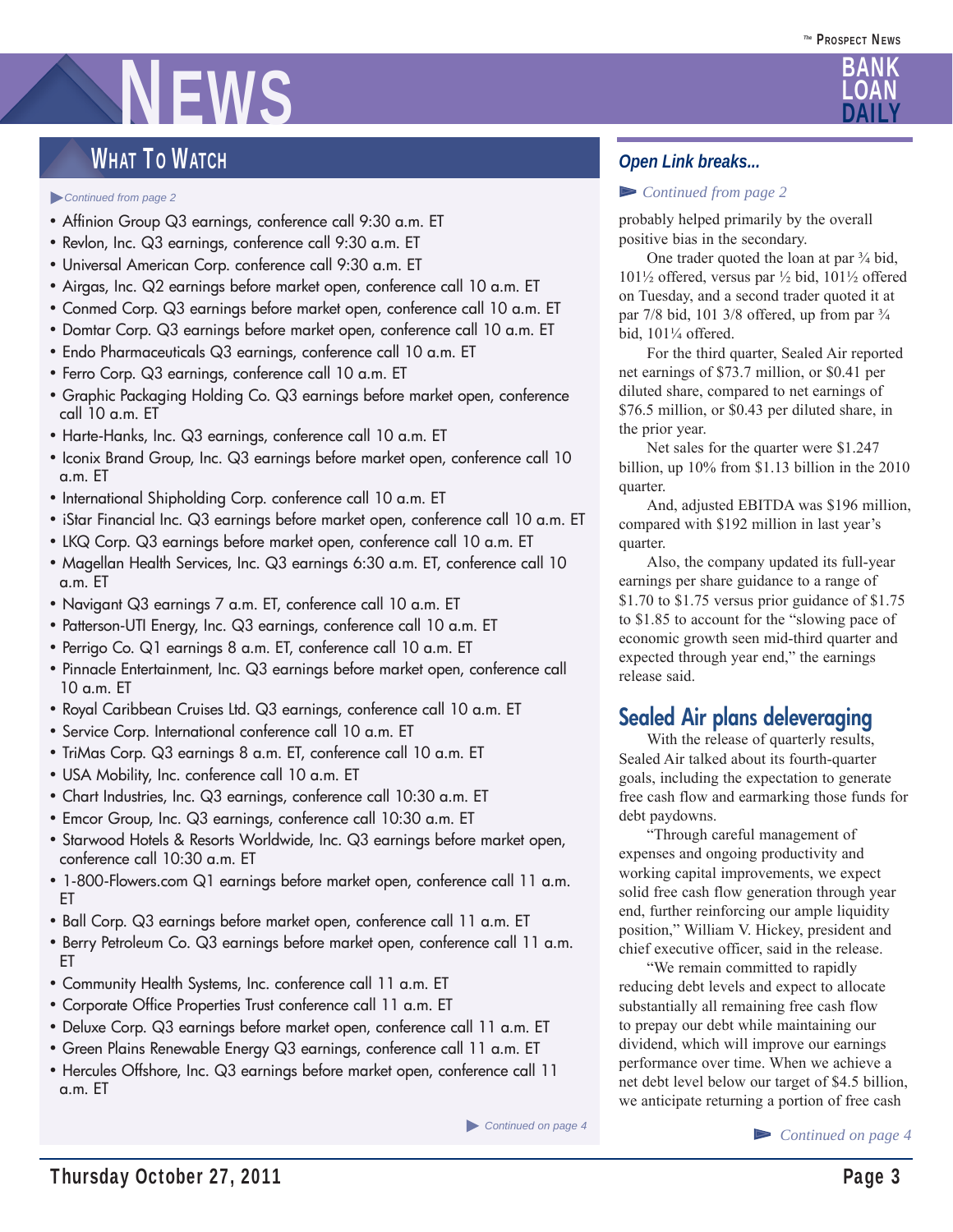# NEWS

## WHAT TO WATCH

► *Continued from page 3*

- L-3 Communications Q3 earnings before market open, conference call 11 a.m. ET
- LINN Energy, LLC Q3 earnings, conference call 11 a.m. ET
- Pennsylvania Real Estate Investment Trust Q3 earnings before market open, conference call 11 a.m. ET
- Solutia Inc. conference call 11 a.m. ET
- SureWest Communications Q3 earnings, conference call 11 a.m. ET
- Xcel Energy Q3 earnings before market open, conference call 11 a.m. ET
- Primus Telecommunications Group, Inc. at Houlihan Lokey technology, media & telecom conference 11:05 a.m. ET
- Viasystems Group, Inc. at Houlihan Lokey technology, media & telecom conference 11:05 a.m. ET
- First Industrial Realty Trust, Inc. conference call 12 p.m. ET
- US Airways Group, Inc. Q3 earnings, conference call 12 p.m. ET
- Unitil Corp. Q3 earnings before market open, conference call 3 p.m. ET
- Las Vegas Sands Q3 earnings after market close, conference call 4:30 p.m. ET
- On Assignment, Inc. Q3 earnings after market close, conference call 4:30 p.m. ET
- Orthofix International NV Q3 earnings 4 p.m. ET, conference call 4:30 p.m. ET
- PMC-Sierra, Inc. Q3 earnings after market close, conference call 4:30 p.m. ET
- Spansion Inc. Q3 earnings after market close, conference call 4:30 p.m. ET
- VCA Antech, Inc. Q3 earnings 4 p.m. ET, conference call 4:30 p.m. ET
- JDA Software Group, Inc. Q3 earnings after market close, conference call 4:45 p.m. ET
- Advanced Micro Devices Q3 earnings after market close, conference call 5 p.m. ET
- Amkor Technology, Inc. Q3 earnings after market close, conference call 5 p.m. ET
- CAI International, Inc. Q3 earnings 4 p.m. ET, conference call 5 p.m. ET
- CBRE Group, Inc. Q3 earnings after market close, conference call 5 p.m. ET
- Chefs' Warehouse Q3 earnings after market close, conference call 5 p.m. ET
- Coinstar, Inc. Q3 earnings after market close, conference call 5 p.m. ET
- Education Realty Trust, Inc. Q3 earnings after market close, conference call 5 p.m. ET
- Internap Network Services Corp. Q3 earnings after market close, conference call 5 p.m. ET
- Portfolio Recovery Associates, Inc. Q3 earnings after market close, conference call 5:30 p.m. ET
- Cliffs Natural Resources Inc. Q3 earnings after market close
- First Potomac Realty Trust Q3 earnings after market close
- HealthSouth Corp. Q3 earnings after market close
- Highwoods Properties Q3 earnings after market close

► *Continued on page 5*

### *Open Link breaks...*

#### ▻ *Continued from page 3*

flow to shareholders in the form of a higher dividend or through share repurchases," Hickey added.

 Sealed Air is an Elmwood Park, N.J. based food safety and security, facility hygiene and product protection company.

## **Sequa shutting early**

 Switching to the primary market, Sequa moved up the commitment deadline on its \$200 million incremental senior secured term loan (B1/B-) to Thursday at 5 p.m. ET from Nov. 1 as the deal was oversubscribed quickly after launching this past Tuesday morning, according to a source.

 Price talk on the loan is Libor plus 500 bps to 525 bps with a 1.5% Libor floor and an original issue discount of 98½ to 99, and there is 101 soft call protection for one year.

 Barclays Capital Inc. and Credit Suisse Securities (USA) LLC are leading the deal that will be used, along with cash on hand, to fund the \$245 million acquisition of Roll Coater Inc.

 Sequa is a New York-based diversified aerospace and industrial company. Roll Coater is an Indianapolis-based coil coating company.

## **Fundtech reveals talk**

 Fundtech disclosed guidance on its \$200 million six-year term loan on Wednesday, a day after the official bank meeting launch, with talk coming out at Libor plus 600 bps with a 1.5% Libor floor, an original issue discount in the 97 area and 101 soft call protection for one year, according to a market source.

 RBC Capital Markets LLC and BMO Capital Markets Corp. are the joint lead arrangers and bookrunners on the deal and are seeking commitments by Nov. 8.

 The company's \$225 million senior secured credit facility (B+) also includes a \$25 million five-year revolver.

 Proceeds will be used to help fund the buyout of the company by GTCR for \$23.33 in cash per ordinary share and merger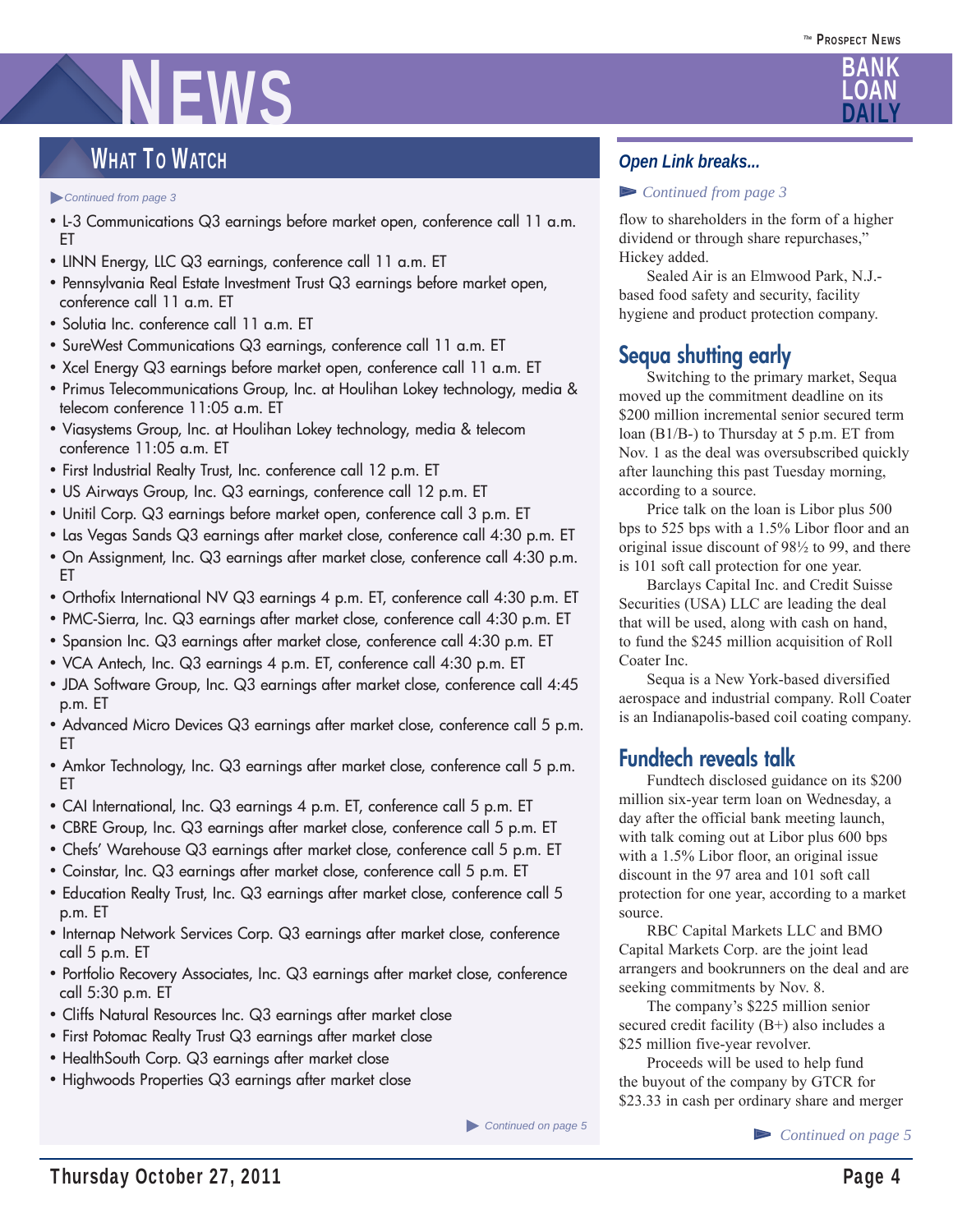## WHAT TO WATCH

#### ► *Continued from page 4*

- Interactive Data Corp. Q3 earnings after market close
- Key Energy Services, Inc. Q3 earnings after market close
- Newpark Resources, Inc. Q3 earnings after market close
- Standard Pacific Corp. Q3 earnings after market close
- Universal Health Services, Inc. Q3 earnings after market close
- Washington Real Estate Investment Trust Q3 earnings after market close
- Telenet Q3 earnings

#### **October 28**

- Personal income and outlays, September (Bureau of Economic Analysis) 8:30 a.m. ET
- Petroleum Geo-Services ASA Q3 earnings 2 a.m. ET, conference call 3 a.m. ET
- Tenneco Inc. Q3 earnings, conference call 8 a.m. ET
- Interactive Data Corp. conference call 8:30 a.m. ET
- First Potomac Realty Trust conference call 9 a.m. ET
- Lear Corp. Q3 earnings, conference call 9 a.m. ET
- Newpark Resources, Inc. conference call 9 a.m. ET
- NiSource Inc. Q3 earnings before market open, conference call 9 a.m. ET
- SunGard Q3 earnings, conference call 9 a.m. ET
- Universal Health Services, Inc. conference call 9 a.m. ET
- HealthSouth Corp. conference call 9:30 a.m. ET
- Alliance Resource Partners, LP; Alliance Holdings GP, LP Q3 earnings before market open, conference call 10 a.m. ET
- American Axle & Manufacturing Q3 earnings, conference call 10 a.m. ET
- Calpine Corp. Q3 earnings before market open, conference call 10 a.m. ET
- Cliffs Natural Resources Inc. conference call 10 a.m. ET
- Columbus McKinnon Corp. Q2 earnings before market open, conference call 10 a.m. ET
- Highwoods Properties conference call 10 a.m. ET
- LifePoint Hospitals, Inc. Q3 earnings before market open, conference call 10 a.m. ET
- Arch Coal, Inc. Q3 earnings before market open, conference call 11 a.m. ET
- Key Energy Services, Inc. conference call 11 a.m. ET
- LyondellBasell Q3 earnings before market open, conference call 11 a.m. ET
- Standard Pacific Corp. conference call 11 a.m. ET
- Washington Real Estate Investment Trust conference call 11 a.m. ET
- Pilgrim's Pride Corp. Q3 earnings, conference call 11:30 a.m. ET
- Stillwater Mining Co. Q3 earnings, conference call 12 p.m. ET
- Compañía de Minas Buenaventura Q3 earnings after market close

### *Open Link breaks...*

#### ▻ *Continued from page 4*

with GTCR's existing portfolio company, BankServ.

 In connection with the transaction, BankServ's debt will be refinanced.

## **Fundtech plans mez debt**

 In addition to the credit facility, Fundtech will get \$50 million of eight-year senior subordinated mezzanine financing from Newstone Capital Partners to help fund its buyout.

 Also, \$175 million of equity will be used, and when combined with BankServ, there will be close to \$350 million of total equity.

 Senior leverage is around 4.0 times and total leverage is just above 5.0 times.

 Closing is expected in the fourth quarter, subject to satisfaction of certain conditions. Shareholder approval has already been obtained.

 Fundtech is a provider of software services that facilitate payments processing, financial messaging and cash management for financial institutions, and BankServ is a Las Vegas-based software-as-a-service provider of financial services and banking technology. The combined company, Fundtech Inc., would be based in Jersey City, N.J.

### **Milk Specialties readies deal**

 Milk Specialties surfaced with plans to hold a bank meeting on Tuesday to launch a proposed \$230 million credit facility and started floating some early price talk on the deal, according to a market source.

 The \$145 million first-lien term loan is being unofficially guided in the area of Libor plus 650 bps with a 1.5% Libor floor and an original issue discount of 97, while the \$60 million second-lien term loan is being unofficially guided in the area of Libor plus 1,050 bps with a 1.5% floor and a discount of 96, the source remarked.

 Also included in the facility is a \$25 million revolver.

 First-lien leverage is 3.7 times and leverage through the second-lien is 5.2 times.

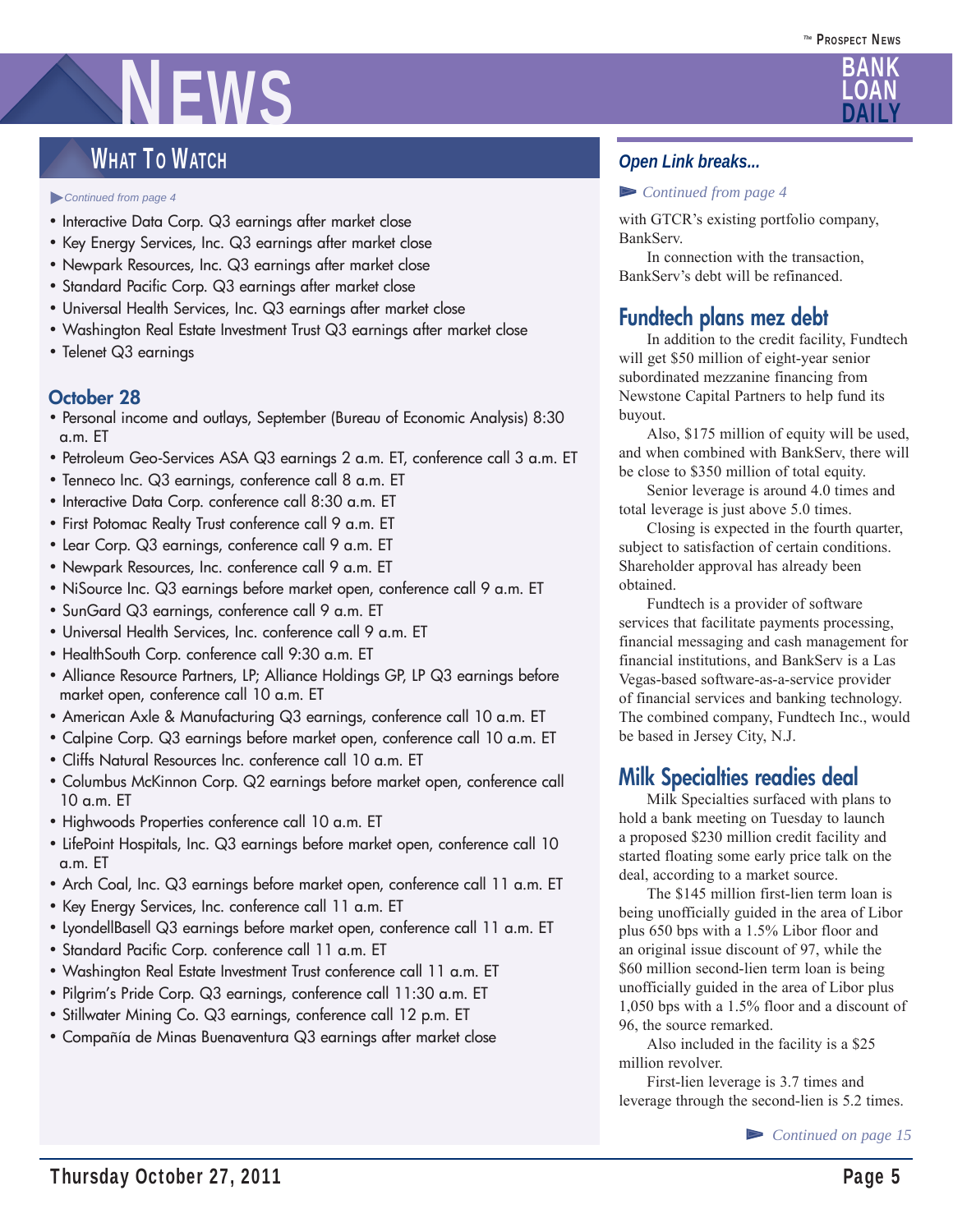

# **DryShips obtains \$141 million syndicated secured term loan facility**

#### *By Jennifer Chiou*

 New York, Oct. 26 – **DryShips Inc.** announced that it has entered into a \$141 million syndicated secured term loan facility, which will be used to partially finance the construction costs of the tankers Belmar, Calida, Lipari and Petalidi.

 The lead arrangers are Export-Import Bank of Korea and ABN Amro Bank.

 "With credit markets tightening across the globe, the fact that we secured bank debt on competitive terms is a testament to the relationships built over the years," chairman and chief executive officer George Economou said in a news release.

 "We will continue to leverage these relationships in our endeavors to finance the remaining drybulk and tanker newbuilding programs."

 DryShips is based in Athens and provides marine transportation services for drybulk cargoes and off-shore contract drilling oil services.

# **Fundtech talks \$200 million term loan at Libor plus 600 bps**

#### *By Sara Rosenberg*

 New York, Oct. 26 – **Fundtech Ltd.** released price talk on its \$200 million six-year term loan at Libor plus 600 basis points with a 1.5% Libor floor and an original issue discount in the 97 area, according to a market source.

 There is 101 soft call protection for one year.

Commitments are due on Nov. 8.

 The company's \$225 million senior secured credit facility also includes a \$25 million five-year revolver.

 RBC Capital Markets and BMO Capital Markets are the joint lead arrangers and bookrunners on the deal that launched with a bank meeting on Tuesday, with RBC the administrative agent.

Amortization on the term loan is 1%

per annum.

 Proceeds will be used to help fund the buyout of the company by GTCR and refinance existing debt.

 Under the agreement, GTCR is buying Fundtech for \$23.33 in cash per ordinary share and will then combine the company with its existing portfolio company, BankServ. The debt at BankServ will be refinanced with this merger.

 Other funds for the transaction will come from \$175 million of equity. Although when combined with BankServ, there will be close to \$350 million in equity and \$50 million of eight-year senior subordinated mezzanine financing from Newstone Capital Partners.

 Senior leverage is around 4.0 times and total leverage is just above 5.0 times.

 Closing is expected in the fourth quarter, subject to receipt of Fundtech shareholder approval, which was obtained at a special meeting on Tuesday, and satisfaction of other conditions.

 Fundtech is a provider of software services that facilitate payments processing, financial messaging and cash management for financial institutions.

 BankServ is a Las Vegas-based software-as-a-service provider of financial services and banking technology that offers wire transfer, Swift messaging, remote deposit capture, mobile and online payment-processing technology.

 The combined company, Fundtech Inc., would be based in Fundtech's existing U.S. headquarters in Jersey City, N.J.

# **E.W. Scripps sets Nov. 3 launch for \$312 million credit facility**

#### *By Sara Rosenberg*

 New York, Oct. 26 – **E.W. Scripps Co.** has scheduled a bank meeting for Nov. 3 to launch its proposed \$312 million five-year credit facility, according to a market source.

 SunTrust Robinson Humphrey Inc. is leading the deal that will be syndicated to banks.

 The facility consists of a \$100 million revolver and a \$212 million term loan, both talked at Libor plus 400 basis points.

 Proceeds will be used to fund the acquisition of nine stations from McGraw-Hill Broadcasting, including four stations affiliated with the ABC television network and five low-power stations affiliated with the Spanishlanguage network Azteca America for \$212 million in cash.

 Closing is expected in the first half of 2012, subject to regulatory approvals and customary conditions.

 E.W. Scripps is a Cincinnati-based media enterprise with interests in television stations and newspapers.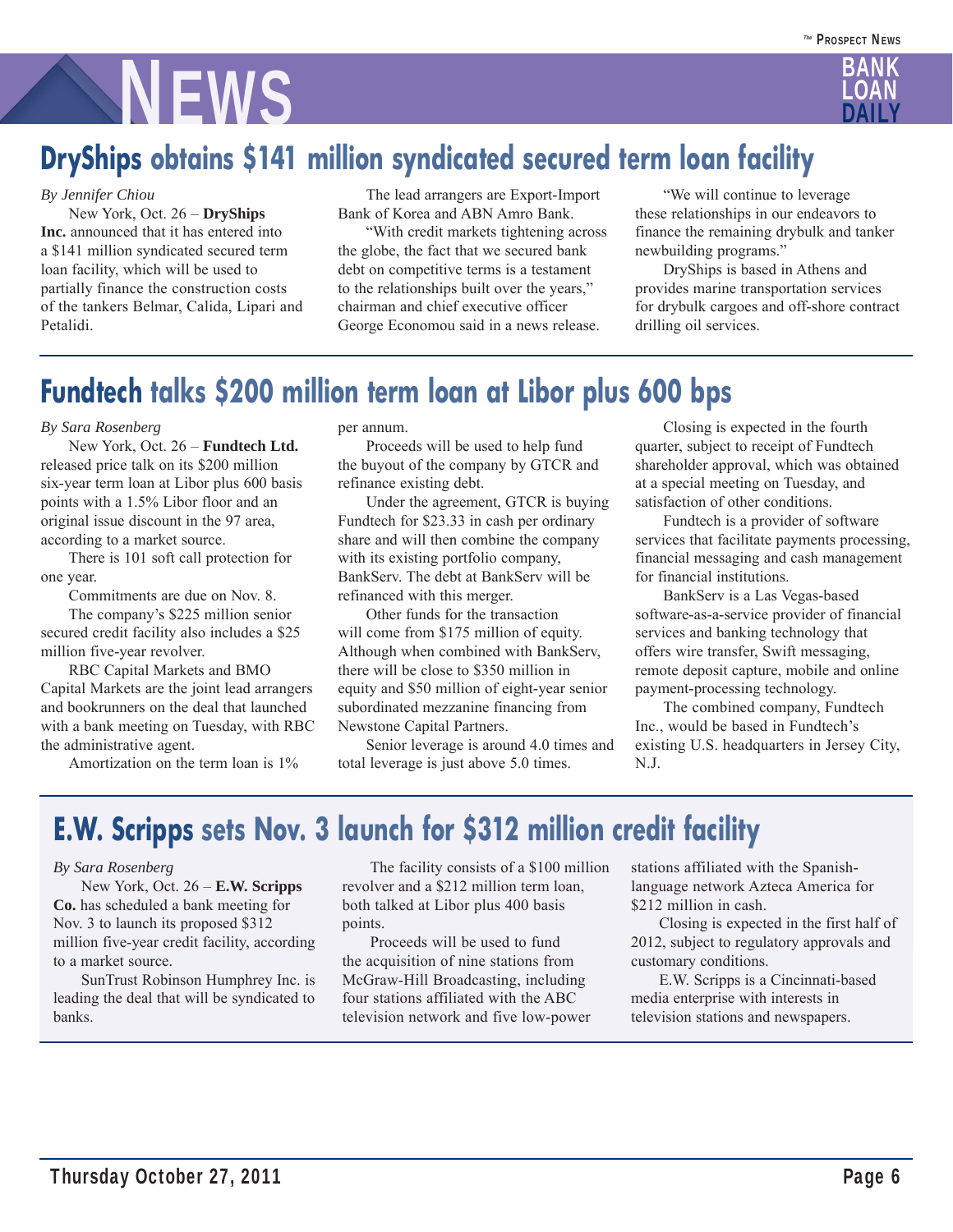

# **Wyndham Worldwide not looking to tap debt market or deleverage**

#### *By Andrea Heisinger*

 New York, Oct. 26 – **Wyndham Worldwide Corp.** is focused on common stock repurchases rather than debt in 2011, company officials said during a thirdquarter earnings call on Wednesday.

 The company has a "well-stacked capital deck with no significant near-term maturities," chairman and chief executive officer Steven Holmes said during the call.

 Wyndham had earnings per share of 94 cents versus 68 cents in the third quarter of 2010, which was a 38% increase. Revenue grew 14% from the same quarter a year ago to \$1.2 billion.

 Free cash flow was \$699 million, compared with \$564 million for the same quarter in 2010, said executive vice president and chief financial officer Thomas Conforti.

 "It's clear that the free cash flow generated for the year will exceed expectations," he said. About \$725 million of cash flow is expected for all of 2011.

"Cash is the great enabler," Conforti

said. "The current leverage ratio reflects an investment-grade profile. We will seek



to maintain the current leverage ratio. This means as we group EBITDA, we will prudently add debt."

 Wyndham is split-rated with a highyield rating from Moody's Investors Service and an investment-grade rating from Standard & Poor's, Conforti said, adding

that it's important to retain the investmentgrade rating in the current environment.

"It's clear that the free cash flow generated for the year will exceed expectations."

Thomas Conforti, EVP and Chief Financial Officer, Wyndham Worldwide Corp.

 While answering a question about the company's debt-to-capital ratio, Conforti said that the company "doesn't believe there's a need to delever."

 The ratio now is between 3 and 3.3 times EBITDA, he said.

 "We could seek to add a couple hundred million

dollars in debt to our balance sheet," he said. "We have ample cash flow and ample levers to pull if we need to sustain or enhance that cash flow without impacting the momentum of our business."

 The hospitality chain is based in Parsippany, N.J.

## **Crown Castle lowers debt leverage, increases financial flexibility**

#### *By Aleesia Forni*

 Columbus, Ohio, Oct. 26 – **Crown Castle International Corp.** set out to lower its debt leverage in order "to strengthen our balance sheet and increase our financial flexibility," according to senior vice president, chief financial officer and treasurer Jay A. Brown.

 Brown said the company has made "significant progress" on this initiative, refinancing over \$6 billion of debt securities between 2009 and 2010, "extending the terms and spreading the maturities over multiple years."

 "Further, we have lowered our leverage from 7.5 times in 2007 to 5.2 times today," Brown said during the Houston-based company's conference call to announce its third-quarter fiscal 2011 earnings on Wednesday.

 "As a result, we believe we have tremendous flexibility and funding capacity to focus on investing activities we believe will enhance long-term recurring cash flow per share."

 For the third quarter, Crown Castle's adjusted EBITDA increased to \$332 million from \$306 million during the

same period in 2010.

 The company's recurring cash flow, defined as adjusted EBITDA less interest expense and sustaining capital expenditures, increased to \$199 million for the quarter ended Sept. 30, compared to \$178 million during the third quarter of 2010.

 The company expects recurring cash flow for the fourth quarter of 2011 to be between \$196 million and \$201 million.

 Crown Castle is an owner and operator of shared wireless communications and broadcast infrastructures.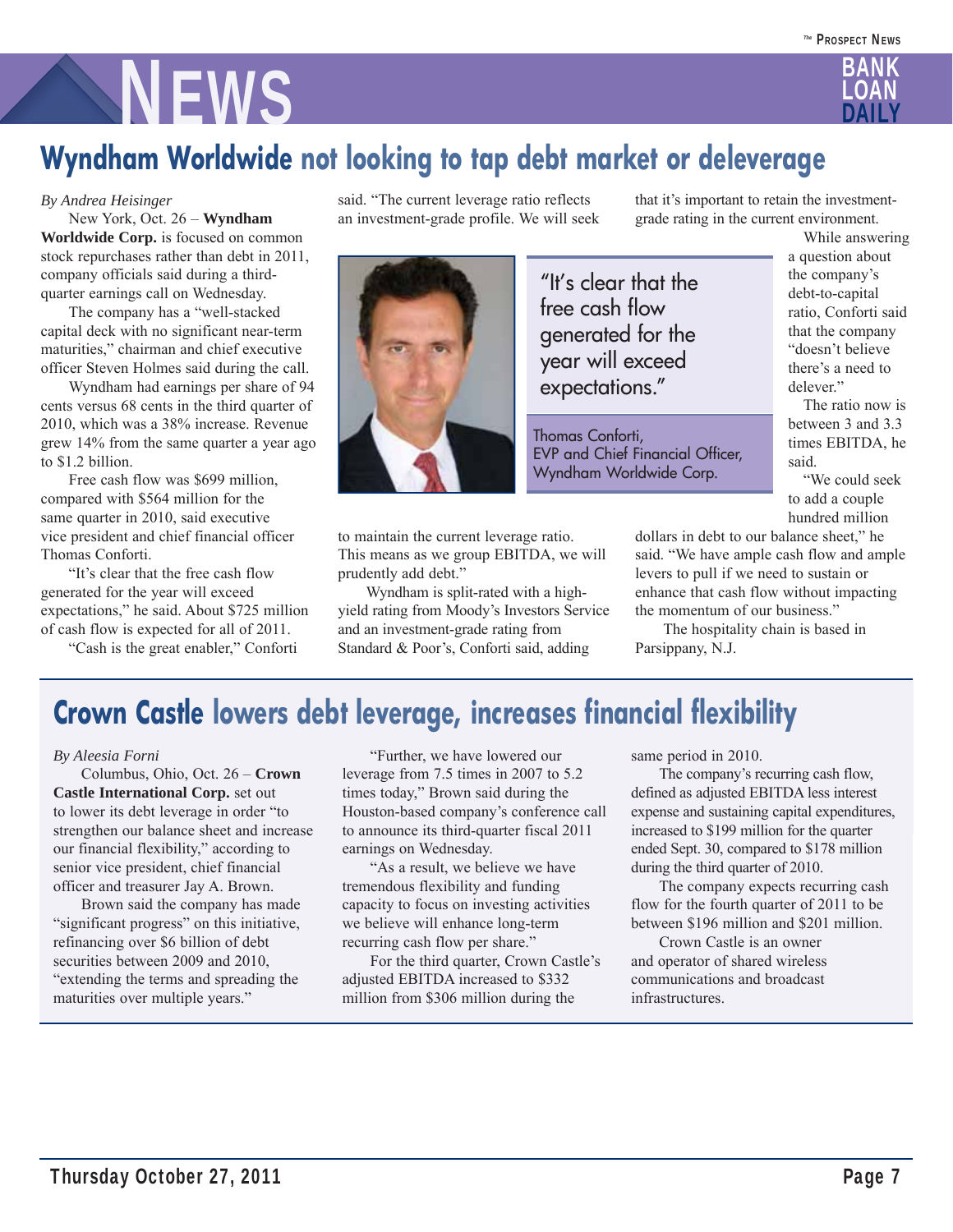# **NEWS**

# **Agree Realty gets \$85 million revolver due 2014 at Libor plus 185 bps**

#### *By Angela McDaniels*

 Tacoma, Wash., Oct. 26 – **Agree Realty Corp.** entered into a new \$85 million revolving credit facility due Oct. 26, 2014, according to a company news release.

 The revolver has a \$50 million accordion feature, and the company has two one-year options to extend the maturity.

 The interest rate is Libor plus 175 basis points to 260 bps. Based on its current

leverage ratio, the company expects the initial margin to be 185 bps.

 Bank of America, NA is the administrative agent. Bank of America Merrill Lynch and PNC Capital Markets LLC are the joint lead arrangers and bookrunners. Also participating are Bank of Montreal and U.S. Bank NA.

 The new revolver replaces the company's former \$55 million credit facility.

 "This new and expanded arrangement will provide the company with increased capacity to fund our growing acquisitions and development activities," Joey Agree, president and chief operating officer, said in the release.

 Agree Realty is a real estate investment trust focused on the acquisition and development of single-tenant properties net leased to retailers. It is based in Farmington Hills, Mich.

# **Double Eagle Petroleum amends loan, revising maturity and size**

*By Sara Rosenberg*

 New York, Oct. 26 – **Double Eagle**  Petroleum Co. amended its credit facility, extending the maturity to Oct. 24, 2016 and increasing the size to \$150 million from \$75 million, according to an 8-K filed with

the Securities and Exchange Commission on Wednesday.

 Also, pricing on the facility was reduced to a range of Libor plus 175 basis points to 275 bps based on usage.

The commitment fee ranges from 37.5

bps to 50 bps, based on use as well. Bank of Oklahoma is the

administrative agent on the deal. The amendment was effective on Oct. 24. Double Eagle is a Denver-based energy

company.

# **Markit says leveraged loan index returns to positive ground**

#### *By Sara Rosenberg*

 New York, Oct. 26 – The Markit iBoxx USD Leveraged Loan index is now at 0.03% year to date after seeing a 0.12% rise on Tuesday, according to data from Markit Group Ltd.

 The index had been in negative territory since Aug. 8.

 "Optimism over a potential European bailout plan and good value in flow names, while not fully erasing the decline from August, has helped boost year-to-date

loan returns back into positive territory," said Otis Casey, director and loan market analyst at Markit.

 "That said, in a typical year, loans return about 5% and few expect that level of performance this year," Casey added.

# **Verisk extends revolver, ups size to \$700 million, lowers pricing**

#### *By Angela McDaniels*

 Tacoma, Wash., Oct. 26 – **Verisk Analytics, Inc.** and subsidiary Insurance Services Office, Inc. amended and restated their revolving credit facility on Tuesday, increasing the size to \$700 million from \$600 million and extending the maturity date to Oct. 24, 2016 from Sept. 10, 2014.

 The interest rate was decreased to Libor plus 125 basis points to 187.5 bps, depending on the company's consolidated

funded debt leverage ratio. The commitment fee is now 17.5 bps to 30 bps.

 The initial pricing is Libor plus 150 bps with a 22.5 bps commitment fee.

 The amended and restated revolver's covenants cap the company's consolidated funded debt leverage ratio at 3.25 times and require it to maintain a minimum consolidated interest coverage ratio of 3.0 times.

 All borrowings under the revolver continue to be unsecured.

 Bank of America Merrill Lynch and J.P. Morgan Securities LLC are the lead arrangers and bookrunners. Bank of America, NA is the administrative agent, JPMorgan Chase Bank, NA is the syndication agent, and Morgan Stanley Bank, NA and Wells Fargo Bank, NA are the documentation agents.

 Jersey City-based Verisk provides proprietary data and analytics methods to the insurance, mortgage and health-care industries.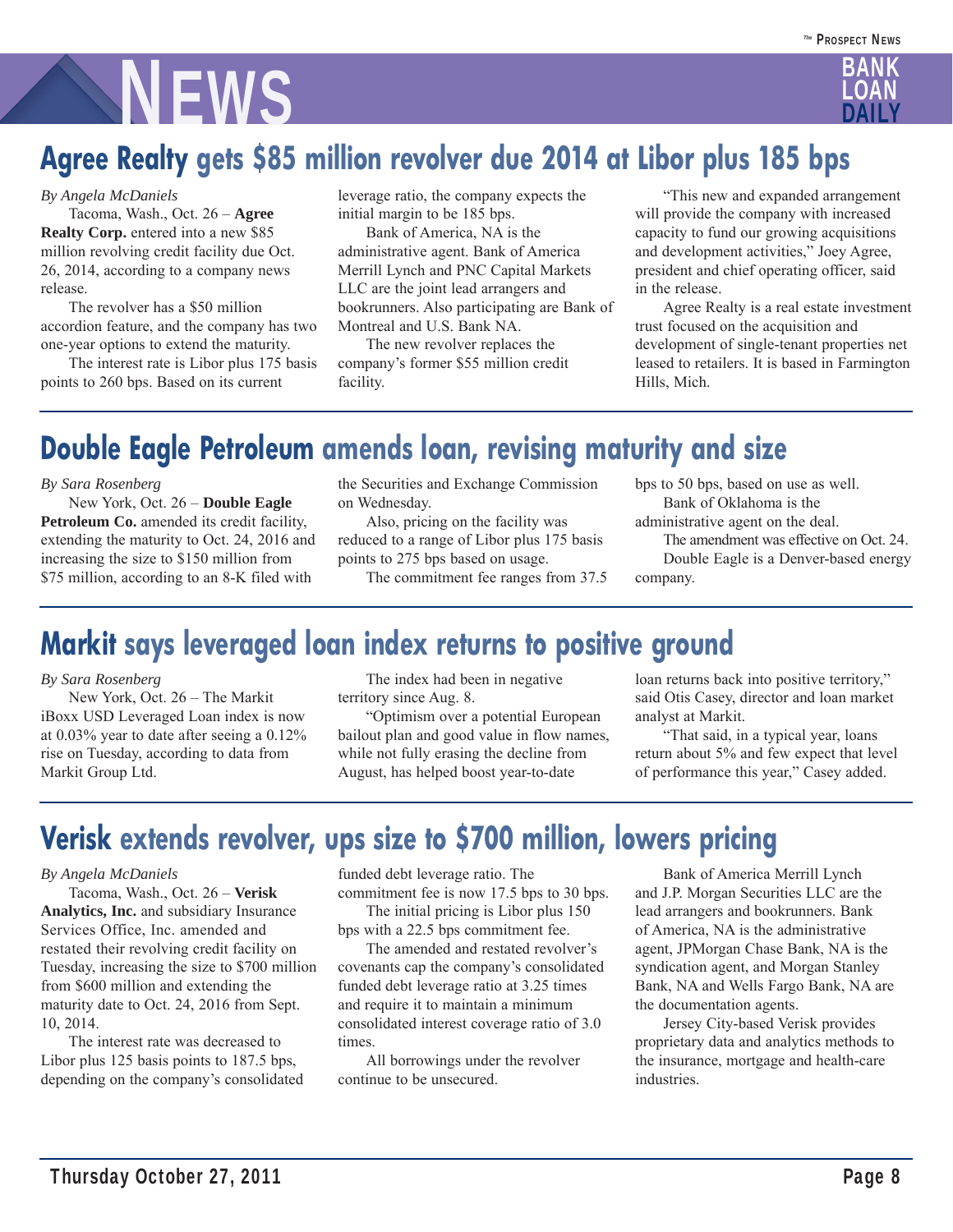# **NEWS**

# **LIN TV gets \$200 million term loan, revolver at Libor plus 275-325 bps**

#### *By Susanna Moon*

 Chicago, Oct. 26 – **LIN Television Corp.** said it entered into a credit agreement on Wednesday with JPMorgan Chase Bank, NA as administrative agent for a \$125 million six-year term loan facility and a \$75 million five-year revolving credit facility.

 Proceeds will be used to fund the partial redemption of the company's  $6\frac{1}{2}\%$  senior subordinated notes due 2013 and 6½% senior subordinated notes due 2013 as well as for general corporate purposes.

 Interest on the loans will be adjusted Libor plus 275 basis points to 325 bps, based on leverage. The rate will be at least Libor plus 300 bps until the company redeems its remaining notes due 2013, according to a company press release.

In connection with the new loans, the

company terminated its existing credit agreement with JPMorgan as administrative agent.

 The loan maturities will be cut short to Nov. 13, 2012 if the company has not redeemed its remaining 2013 notes by then.

 LIN TV is a Providence, R.I.-based multimedia company that owns, operates or services television stations, niche websites and mobile platforms.

## **Two JER/Jameson entities file bankruptcy to halt foreclosure process**

#### *By Caroline Salls*

 Pittsburgh, Oct. 26 – **JER/Jameson Mezz Borrower I LLC** joined **JER/ Jameson Mezz Borrower II LLC** in Chapter 11 bankruptcy through a filing made Tuesday in the U.S. Bankruptcy Court for the District of Delaware.

 JER/Jameson Mezz II made its bankruptcy filing on Oct. 18.

 According to a statement filed by officer and director James L. Gregory, JER/ Jameson Mezz Borrower I and II were among several borrowers that defaulted on \$335 million in financing when it matured in August.

 On Aug. 9 and Aug. 30, Mezz Borrower II's Colony JIH lenders, including CDCF JIH Funding, LLC and ColFin JIH Funding, LLC, gave notice that they planned to conduct a public auction of their collateral on Sept. 23. The Colony lenders also provided notice to the debtors that they intended to proceed with a public sale of their collateral on Oct. 19.

 Gregory said Mezz Borrower II filed bankruptcy on Oct. 18 to halt the accelerated foreclosure process.

 As a result of that bankruptcy filing, the lenders said they intended to re-register the ownership interests of the borrowers in the Colony name, and completion of that registration at the end of a 10-day notice period would grant Colony full voting control over the borrowers.

 Colony also filed a motion to dismiss the Oct. 18 bankruptcy filing.

 According to the dismissal motion, the lenders were planning to conduct an auction of Mezz Borrower II's sole asset, which was pledged to secure a \$40 million note.

 The lenders said the borrowers' debt to Colony was approaching \$45 million as a result of the default.

 Colony argued in the motion that Mez Borrower II is not operating companies and has no ongoing business operations or employees.

 "This case could not possibly achieve any legitimate objective of Chapter 11," Colony said in the dismissal motion.

 The mortgage borrowers' managers and boards of directors subsequently gave their respective companies approval to file the additional Chapter 11 cases. Mezz Borrower II has asked the court to approve joint administration of all of the cases under its case.

 "After filing the petition for Mezz Borrower I, the debtors intend to pursue all options for maximizing value for all stakeholders," Gregory said in his statement.

 In addition, Gregory said Mezz Borrower II has obtained a commitment for at least \$1.5 million in debtor-in-possession financing, with the details to be filed shortly.

 A hearing on the case dismissal motion is now scheduled for Nov. 22.

 The JER/Jameson debtors are represented by Pachulski Stang Ziehl & Jones LLP.

 According to court documents, the Smyrna, Ga.-based debtors are lenders within a multi-tiered financing structure for operating companies JER/Jameson Properties, which own, lease or operate more than 100 Jameson Inn and Signature Inn hotels.

 The Chapter 11 case number is 11-13338.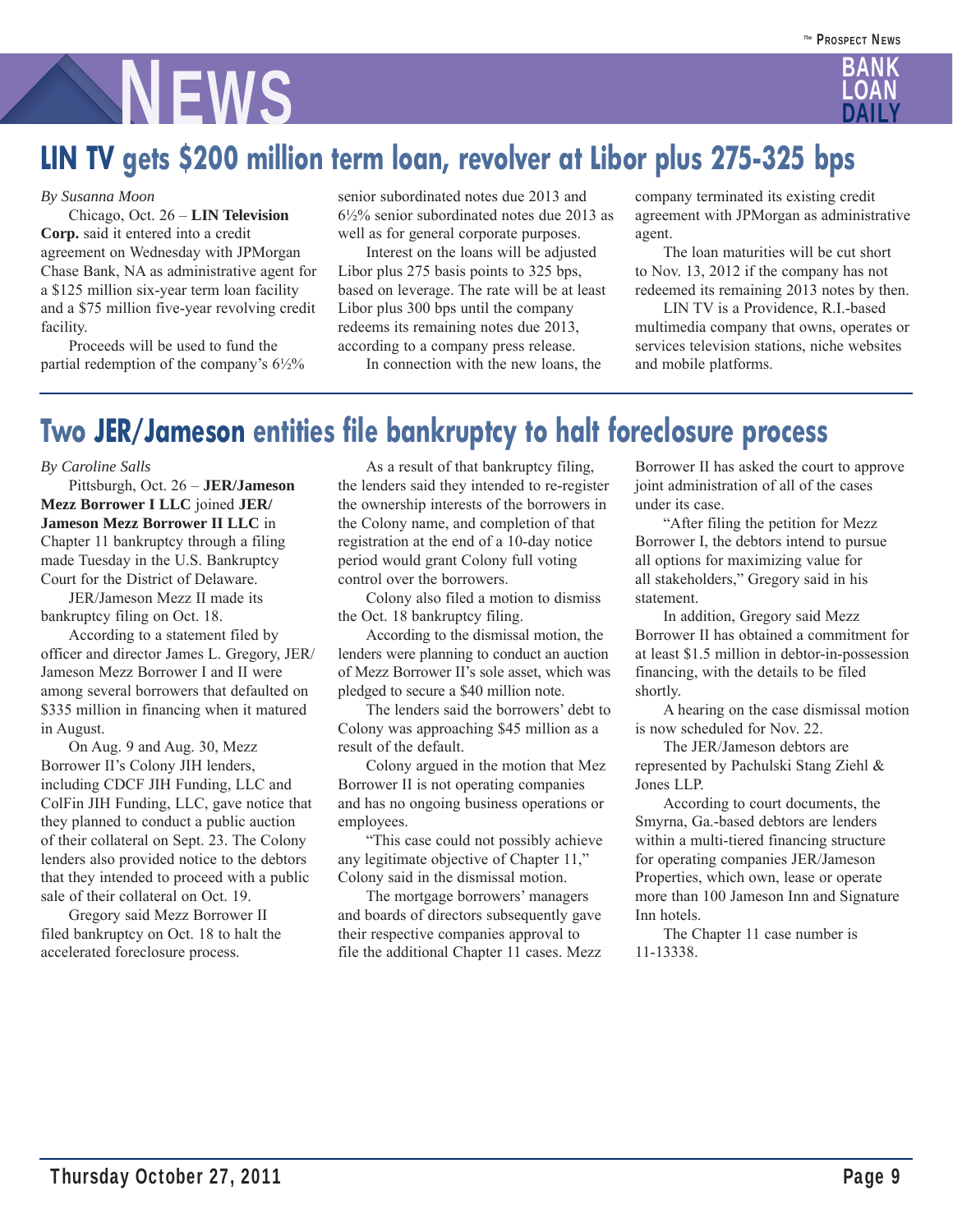

## **Sprint ends Q3 with \$5 billion liquidity, touts revolver deal, will have to tap credit markets**

#### *By Paul Deckelman*

 New York, Oct. 26 – **Sprint Nextel Corp.** ended the third quarter with \$5 billion of liquidity – and the No. 3 U.S. wireless operator announced on Wednesday that it had augmented its position with an expanded and amended revolving credit facility.

 "We are very pleased with the vote of confidence from our bank group in providing us with this amendment, and the increase in our revolver," the Overland Park, Kan.-based telecom company's chief financial officer, Joseph J. Euteneuer, declared on a conference call with analysts following the release of results for the quarter ended Sept. 30.

 Euteneuer said that the \$2.1 billion credit facility it entered into in May of 2010 had been expanded by \$150 million, bringing the total amount up to \$2.24 billion, and modifications had been made in the covenant governing Sprint's ratio of debt to OIBDA – operating income before depreciation and amortization, the company's key earnings measure – to permit Sprint to add back in its calculations of certain equipment net subsidy costs relating to the company's introduction of the Apple iPhone to its customers.

 He said that the amendment provides an exclusion of net subsidy costs up to \$2.7 billion over the next six quarters. The revolver is scheduled to mature in October 2013.

 With the company not yet able to predict what the total volume of its iPhone business would be – and thus, the amount it must spend on it – the CFO said that the bankers had given Sprint "total flexibility to get through 2012 and the first quarter of 2013."

## **\$5 billion of liquidity**

 Euteneuer said that at the end of the quarter, the company's liquidity position stood at roughly \$5 billion – some \$4 billion of cash, cash equivalents and shortterm investments, plus undrawn revolver availability of about \$1 billion.

 At the end of the quarter, the company's balance sheet showed \$16.272 billion of long-term debt, financing and capital lease obligations, versus \$16.278 billion at the end of the second quarter on June 30, \$18.535 billion at the end of 2010, and \$18.54 billion a year ago, at the end of the 2010 third quarter.

 The CFO said that Sprint's nearest debt maturity is \$2.25 billion of loan maturities due in March 2012; after that, he said, come \$300 million of note maturities in May 2013, followed by a \$1.5 billion maturity in the fourth quarter of 2013.

## **Funding shortfall ahead**

Last December, Sprint Nextel announced that it would roll out "Network Vision," which it described as "a cuttingedge network evolution plan" aimed at consolidating existing multiple network technologies into one, seamless network in order to deliver enhanced voice quality and data speeds for customers across the U.S., working with major-league telecom technology suppliers Alcatel-Lucent, Ericsson and Samsung.

 The ambitious plan is very capitalintensive, as is Sprint's plunge into iPhone technology. On the conference call, Euteneuer said that next year, for instance, Sprint anticipates costs related to Network Vision and iPhone to impact its cash position by some \$5.5 billion, only partially offset by the \$1.1 billion of benefits it expects to generate from them.

 The cash drain is expected to continue through 2013; only in 2014 are Network Vision's benefits to the company expected to exceed costs, and that won't happen for iPhone until 2015.

The company expects to still be

generating cash flow from its core operations to partially offset those costs, but also has debt maturities coming due.

 The bottom line, the CFO said, is that the company projects a peak cash shortfall in 2013 of between \$3.2 billion and \$5 billion, and overall financing needs over the next several years ranging between \$5 billion and \$7 billion.

 Euteneuer said Sprint Nextel expects to refinance its \$4 billion of upcoming debt maturities through October 2013 via the public debt markets. It will meantime raise incremental vendor financing in the area of between \$1 billion to \$3 billion to cover a portion of its Network Vision costs.

 He told an analyst that "we feel very good about the conversations to date" with the vendors on that proposed incremental financing.

 "We've had good talks to date and we'll see where that goes."

### **Clearing up the Clearwire mess**

 Euteneuer and chief executive officer Daniel R. Hesse each took pains during the call to address market concerns arising out of statements the company made during an investor presentation on Oct. 7 which appeared to call into question Sprint's ongoing relationship with its majorityowned **Clearwire Corp.** affiliate, a partner in its network.

 Market perceptions that Sprint might be cutting Clearwire loose in developing its new network caused the bonds and shares of both companies to slide badly for several days after that.

 Euteneuer formally apologized for "not having provided enough information and clarity" during the Oct. 7 presentation, adding that in retrospect, "there were things we could have done to better address market concerns."

 Hesse meantime explained that when Sprint was talking at that time about using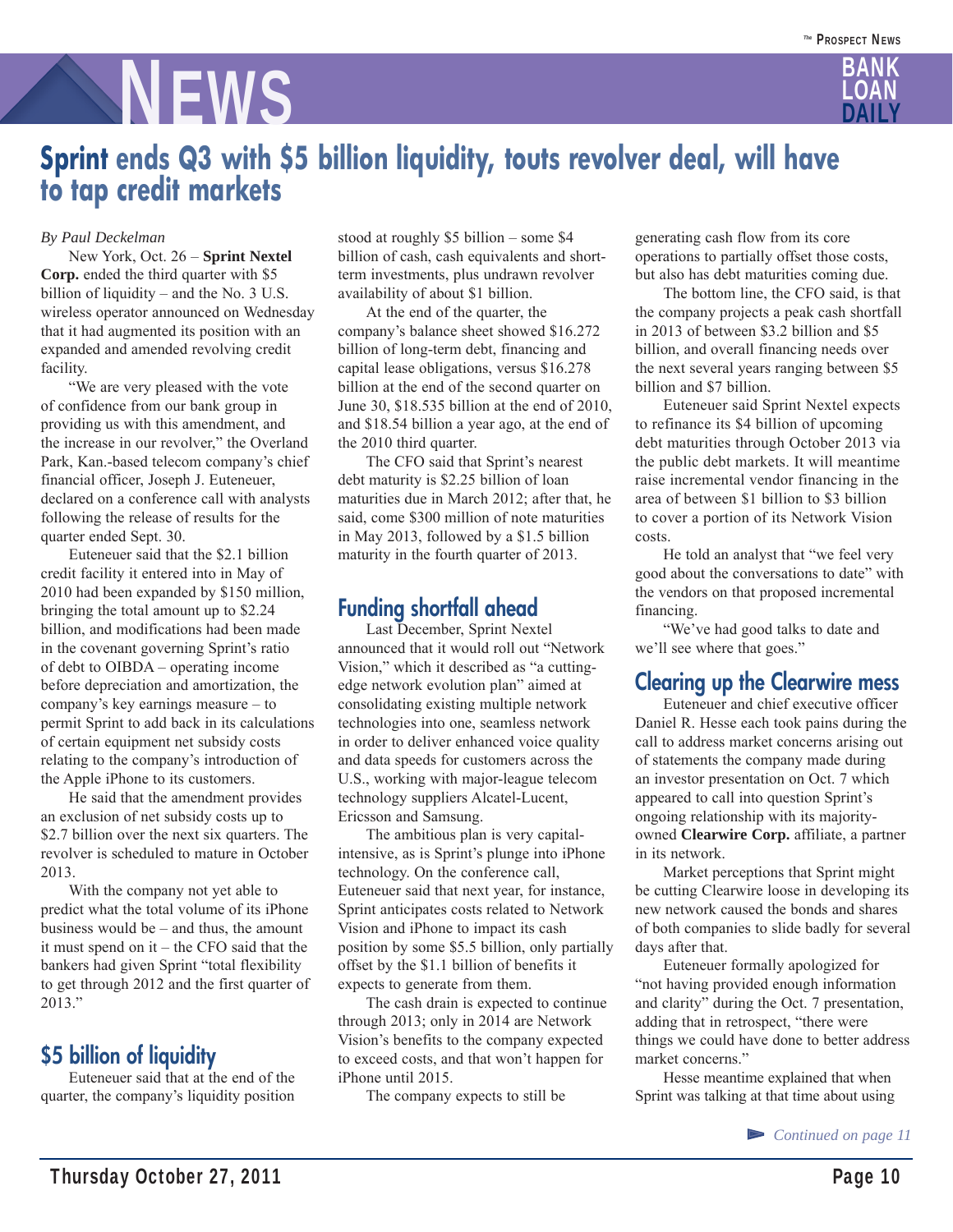

# **Sprint Nextel amends facility to boost commitment to \$2.24 billion**

#### *By Jennifer Chiou*

 New York, Oct. 26 – **Sprint Nextel Corp.** announced that it amended its revolving credit facility, lifting the commitment by \$150 million to a total amount of \$2.24 billion.

 In addition, the amendment modifies the definition of EBITDA to permit Sprint to add back in its calculation of EBITDA

certain equipment net subsidy costs, according to a news release.

 As of Sept. 30, Sprint said that its total liquidity was \$5 billion, consisting of \$4 billion in cash, cash equivalents and short-term investments and \$1 billion of undrawn borrowing capacity under its credit facility.

The facility expires in October 2013

and will continue to provide supplemental liquidity for general corporate purposes. It will be used to support the \$1 billion letter of credit required by the Federal Communications Commission, according to an 8-K filing with the Securities and Exchange Commission.

 Sprint is an Overland Park, Kan.-based wireless services provider.

# **Unifrax plans to launch \$540 million credit facility on Nov. 3**

#### *By Sara Rosenberg*

 New York, Oct. 26 – **Unifrax I LLC** is scheduled to hold a bank meeting on Nov. 3 to launch a proposed \$540 million credit facility, according to a market source.

Goldman Sachs & Co., Wells Fargo

Securities LLC, GE Capital Markets and KeyBanc Capital Markets LLC are the lead banks on the deal.

 The facility consists of a \$50 million five-year revolver and a \$490 million seven-year term loan B, the source said. Proceeds will be used to help fund

the buyout of the company by American Securities.

 Senior net leverage is around 4.0 times.

 Unifrax is a Niagara Falls, N.Y.-based supplier of high-temperature insulation products.

#### *Sprint ends Q3 with \$5 billion liquidity, touts revolver deal, will have to tap credit markets*

#### ▻ *Continued from page 10*

its own spectrum resources to go ahead with its network development through 2014, such projections assumed the continuation of existing agreements with Clearwire."

 He said Sprint was continuing to work with the Kirkland, Wash.-based telecom company – in fact, he announced on the call the signing of a nonbinding cooperation agreement between the two companies to work together on the technical specifications of the Clearwire LTE network, "and to ensure a superb

customer experience for Sprint customers on the Clearwire LTE network."

 He said that Sprint is making "very good progress, we believe, on the technical front with Clearwire – and I'll leave it at that"

## PAYDOWNS + DRAWS

## **Vitamin Shoppe retires term loan early with \$18.8 million paydown**

#### *By Susanna Moon*

 Chicago, Oct. 26 – **Vitamin Shoppe, Inc.** said it paid down the remaining \$18.8 million in principal balance and accrued

interest on its term loan Tuesday. The loan was scheduled to mature on Jan. 20, 2013, according to the company's preliminary results for the third quarter

ended Sept. 24.

 Vitamin Shoppe is a North Bergen, N.J.-based specialty retailer and direct marketer of nutritional products.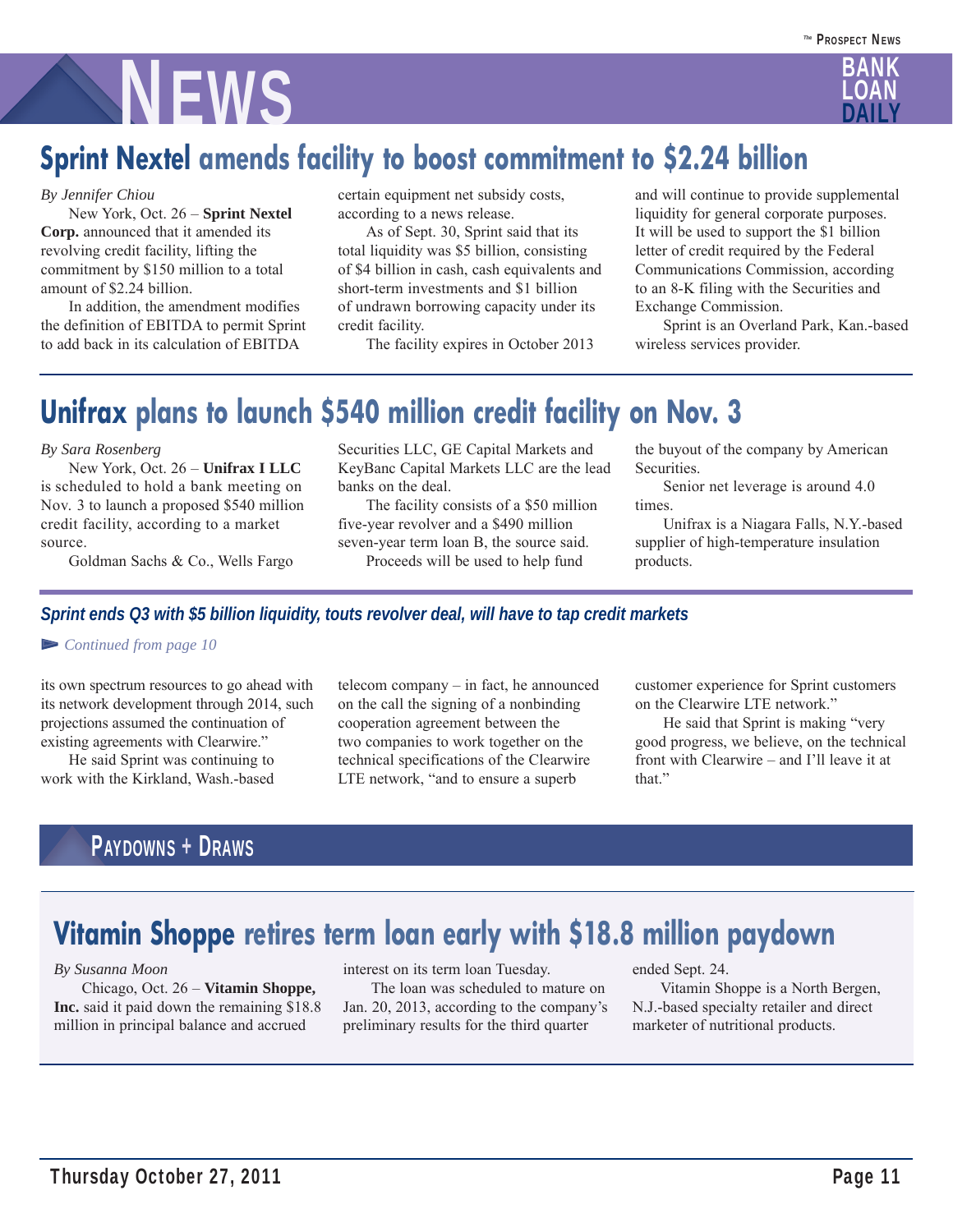

# **Bank Loan Calendar: \$16.224 billion deals being marketed**

## **November Bank Meetings**

E.W. SCRIPPS CO.: Bank meeting Nov. 3; \$312 million five-year credit facility; SunTrust; \$100 million revolver talked at Libor plus 400 bps; \$212 million term loan talked at Libor plus 400 bps; fund acquisition of stations from McGraw-Hill Broadcasting; Cincinnati-based media enterprise with interests in television stations and newspapers.

MILK SPECIALTIES GLOBAL: Bank meeting Nov. 1; \$230 million credit facility; RBC; \$25 million revolver; \$145 million first-lien term loan expected around Libor plus 650 bps, 1.5% Libor floor, OID 97; \$60 million second-lien term loan expected around Libor plus 1,050 bps, 1.5% floor, OID 96; help fund buyout by HM Capital from Stonehenge Partners Inc.; Carpentersville, Ill., manufacturer of nutrition products.

NATIONAL HEALING CORP.: \$355 million senior secured credit facility; Jefferies, RBC and BMO; \$30 million five-year revolver; \$250 million six-year first-lien term loan; \$75 million seven-year second-lien term loan; help fund acquisition of Diversified Clinical Services (Wound Care Holdings) by Metalmark Capital from the Jordan Co., and merger with National Healing; Boca Raton, Fla., provider of wound care services to hospitals.

UNIFRAX I LLC: Bank meeting Nov. 3; \$540 million credit facility; Goldman Sachs, Wells Fargo, GE Capital and KeyBanc; \$50 million five-year revolver; \$490 million seven-year term B; help fund buyout by American Securities; Niagara Falls, N.Y., supplier of high-temperature insulation products.

## **Upcoming Closings**

AGCO CORP.: \$900 million five-year credit facility; Rabobank; \$500 million revolver talked at Libor plus 150 bps, 25 bps unused fee; \$400 million term A talked at Libor plus 150 bps; help fund acquisition of GSI Holdings Corp. from Centerbridge Partners LP and refinance existing credit lines; Duluth, Ga., manufacturer and distributor of agricultural equipment.

ASSET ACCEPTANCE CAPITAL CORP.: \$275 million credit facility; JPMorgan; \$100 million five-year revolver; \$175 million six-year term B talked at Libor plus 725 bps to 750 bps, 1.5% Libor floor, OID 93, soft call 102, 101; refinance existing senior secured credit facility; Warren, Mich., purchaser and collector of defaulted or charged-off accounts receivable portfolios from consumer credit originators.

BAJA BROADBAND: \$103 million credit facility; GE Capital; \$10 million five-year revolver talked at Libor plus 550 bps, 1.5% Libor floor, OID 98; \$78 million five-year first-lien term loan talked at Libor plus 550 bps, 1.5% Libor floor, OID 98; \$15 million six-year second-lien term loan; refinance existing debt and fund the acquisition of U.S. Cable; Fort Mill, S.C., full-service telecommunications company.

BARRIERSAFE SOLUTIONS INTERNATIONAL INC.: \$175 million five-year credit facility; CIT and SunTrust; \$30 million revolver at Libor plus 525 bps, 1.5% Libor floor, OID 99; \$120 million term loan at Libor plus 525 bps, 1.5% Libor floor, OID 99; \$25 million delayed-draw term loan at Libor plus 525 bps, 1.5% Libor floor, OID 99; help fund buyout by Odyssey Investment Partners LLC from Linden LLC; Lake Forest, Ill.-based designer, developer and distributor of disposable gloves and a variety of food safety products.

CBRE GROUP INC.: Roughly \$250 million senior secured sterling term loan A-1 due May 2016 priced at Libor plus 200 bps to 375 bps based on leverage; HSBC and JPMorgan; enhance financial flexibility; Los Angeles-based commercial real estate services firm.

#### COMPASS GROUP DIVERSIFIED HOLDINGS LLC: \$515

million first-lien secured credit facility; TD Securities, BMO and SunTrust; \$290 million five-year revolver (Ba1/BB+) at Libor plus 350 bps; \$225 million six-year last-out term B (B1/BB-) at Libor plus 600 bps, 1.5% Libor floor, OID 96; refinance existing debt, make acquisitions and working capital and general corporate purposes; Westport, Conn., investment firm specializing in acquiring controlling stakes in small- to middle-market companies.

DIAL GLOBAL: \$265 million credit facility; GE Capital and ING leading first-lien, Macquarie leading second-lien; \$25 million revolver talked at Libor plus 600 bps to 625 bps, 1.5% Libor floor, OID 98 to 98½; \$175 million first-lien term loan talked at Libor plus 600 bps to 625 bps, 1.5% Libor floor, OID 98 to 98½; \$65 million second-lien term loan talked at Libor plus 950 bps to 1,000 bps, 1.5% Libor floor, OID 97 to 98, call protection 102, 101; help fund merger with Westwood One Inc. and refinance existing debt; Los Angeles-based provider of advertising sales representation and syndication services to radio production companies.

EMDEON INC.: \$1.349 billion senior secured credit facility (Ba3/BB-); Bank of America, Citigroup, Barclays and Goldman Sachs; \$125 million five-year revolver; \$1.224 billion seven-year term B at Libor plus 550 bps, step down to Libor plus 525 bps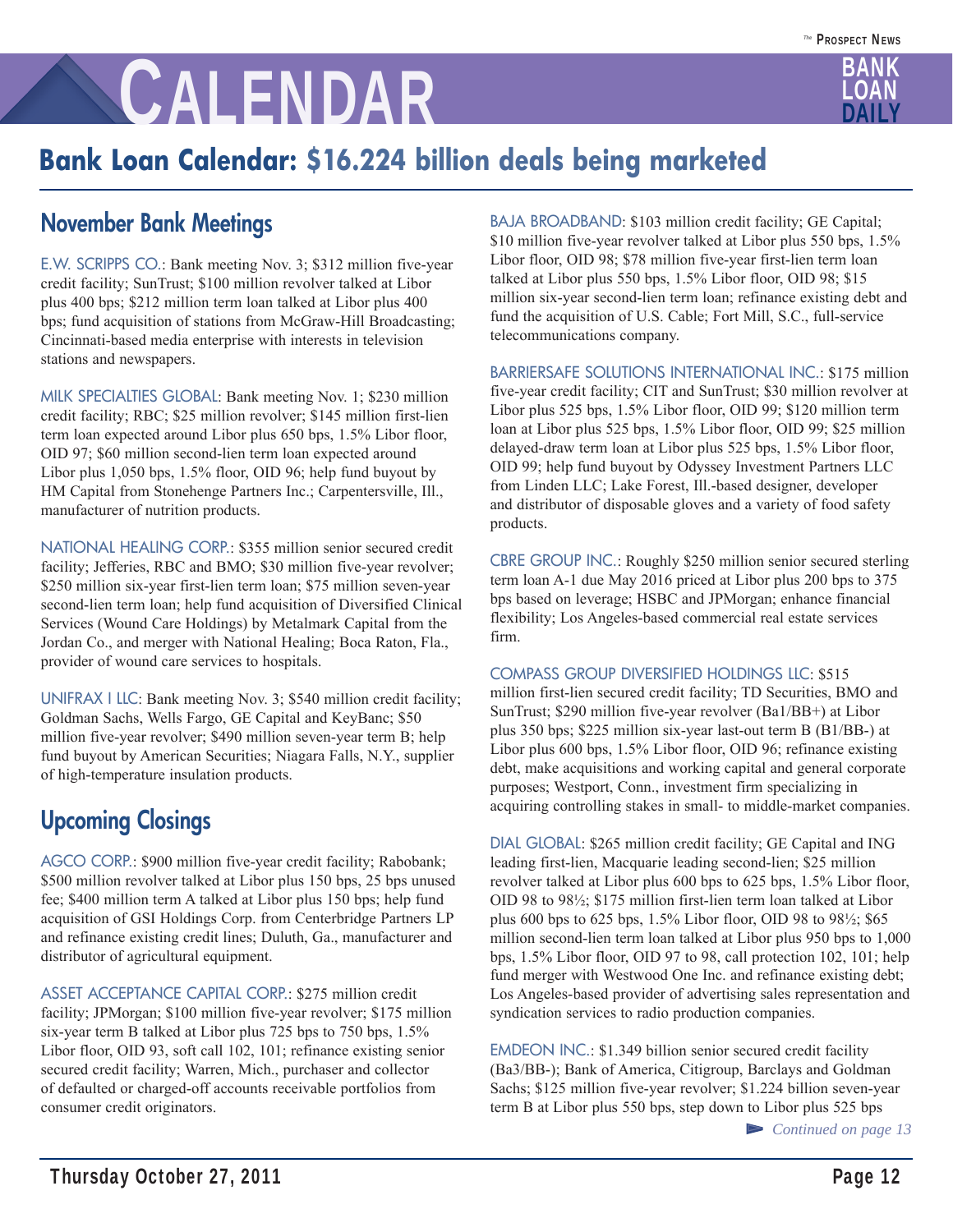

#### ▻ *Continued from page 12*

when leverage is 5.75-times or less, 1.25% Libor floor, OID 97, 101 soft call; help fund buyout by Blackstone Capital Partners VI LP; Nashville, Tenn., provider of revenue and payment cycle management services, connecting payers, providers and patients in the health care system.

FUNDTECH LTD.: \$225 million senior secured credit facility (B+); RBC and BMO; \$25 million five-year revolver; \$200 million sixyear term loan talked at Libor plus 600 bps, 1.5% Libor floor, OID 97 area, 101 soft call; help fund buyout by GTCR and merger with BankServ; Jersey City, N.J.-based provider of software services that facilitate payments processing, financial messaging and cash management for financial institutions.

GE SEACO: Up to \$1.5 billion credit facility; Deutsche Bank and ING; \$300 million to \$500 million revolver; \$1 billion term loan talked at Libor plus 300 bps, step-up to Libor plus 400 bps after two years and to Libor plus 600 bps at year six; help fund buyout by HNA Group Co. Ltd. and Bravia Capital from General Electric Capital Corp. and Sea Containers Ltd.; Singapore-based marine container leasing company.

INVENERGY LLC: \$200 million term loan (BB-) talked at Libor plus 750 bps, 1.5% Libor floor, OID 98, non-call one, soft call 102, 101; Credit Suisse and Bank of America; refinance existing debt; Chicago-based developer, owner and operator of large-scale renewable and other clean energy generation facilities.

KAPSTONE PAPER AND PACKAGING CORP.: \$525 million fiveyear senior credit facility; Bank of America and Barclays; \$150 million five-year revolver at Libor plus 200 bps; \$375 million five-year term loan at Libor plus 200 bps; help fund acquisition of U.S. Corrugated Inc. and refinance existing debt; Northbrook, Ill., producer of unbleached kraft paper products and linerboard.

KINETIC CONCEPTS INC.: Expected close Nov. 4; about \$2.5 billion senior secured credit facility (Ba2/BB-); Bank of America, Morgan Stanley, Credit Suisse and RBC; \$1.63 billion 6½-year term B at Libor plus 575 bps, 1.25% Libor floor, OID 96½, noncall one, 101 soft call;  $\epsilon$ 250 million 6½-year term B at Euribor plus 575 bps, 1.25% Libor floor, OID 95½, non-call one, 101 soft call; \$325 million five-year term C at Libor plus 525 bps, 1.25% Libor floor, OID 97, 101 soft call; \$200 million five-year revolver; help fund buyout by Apax Partners, Canada Pension Plan Investment Board and the Public Sector Pension Investment Board; San Antonio medical technology company.

NEUSTAR INC.: \$700 million senior secured credit facility; Morgan Stanley; \$100 million five-year revolver talked at Libor plus 400 bps to 425 bps, OID 99; \$600 million seven-year term B talked at Libor plus 425 bps to 450 bps, 1.25% Libor floor, OID 98; help fund acquisition of Targus Information Corp.; Sterling, Va., provider of directory services that enable communication across networks, applications and enterprises.

NEWWAVE COMMUNICATIONS LLC: \$140 million five-year credit facility; GE Capital and SunTrust; \$40 million revolver talked at Libor plus 400 bps; \$100 million term A talked at Libor plus 400 bps; refinance existing debt and fund a dividend; Sikeston, Mo., communications services company.

OPEN LINK FINANCIAL INC.: \$390 million credit facility (B2/ B+); Credit Suisse and Wells Fargo; \$50 million revolver; \$340 million term loan at Libor plus 625 bps, 1.5% Libor floor, OID 98, 101 soft call; help fund buyout by Hellman & Friedman from Carlyle Group; Uniondale, N.Y., provider of cross-asset trading, risk management and operations processing software services.

OPEN TEXT INC.: \$700 million senior secured credit facility; Barclays and RBC; \$100 million revolver at Libor plus 250 bps, 30 bps unused fee; \$600 million term A at Libor plus 250 bps; add cash to the balance sheet, refinance existing bank debt and for working capital purposes; Waterloo, Ont., enterprise software company.

POLYONE CORP.: Expected close Nov. 17; \$600 million credit facility; Bank of America and Wells Fargo; \$300 million six-year term B (Ba1/BB-) talked at Libor plus 425 bps, 1.25% Libor floor, OID 98 to 99, 101 soft call; \$300 million five-year ABL revolver talked at Libor plus 200 bps; help fund acquisition of ColorMatrix Group Inc.; Avon Lake, Ohio, provider of specialized polymer materials and services.

REGIONALCARE HOSPITAL: \$460 million senior secured credit facility; Citigroup, Morgan Stanley and Deutsche Bank; \$100 million five-year revolver (B2/B); \$295 million seven-year firstlien term B (B2/B) talked at Libor plus 625 bps to 650 bps, 1.5% Libor floor, OID 96 to 97, 101 soft call; \$65 million  $7\frac{1}{2}$ -year second-lien term loan (CCC+); help fund the purchase of Essent Healthcare from Vestar Capital Partners and Cressey & Co.; Brentwood, Tenn., owner and operator of hospitals.

SEQUA CORP.: \$200 million incremental senior secured term loan (B1/B-) talked at Libor plus 500 bps to 525 bps, 1.5% Libor floor, OID 98½ to 99, 101 soft call; Barclays and Credit Suisse; help fund acquisition of Roll Coater Inc.; Tampa, Fla., manufacturer of auto parts and servicer of jet engines.

TENSAR INTERNATIONAL CORP. INC.: \$325 million credit facility; Barclays; \$25 million four-year ABL revolver grid-based ▻ *Continued on page 14*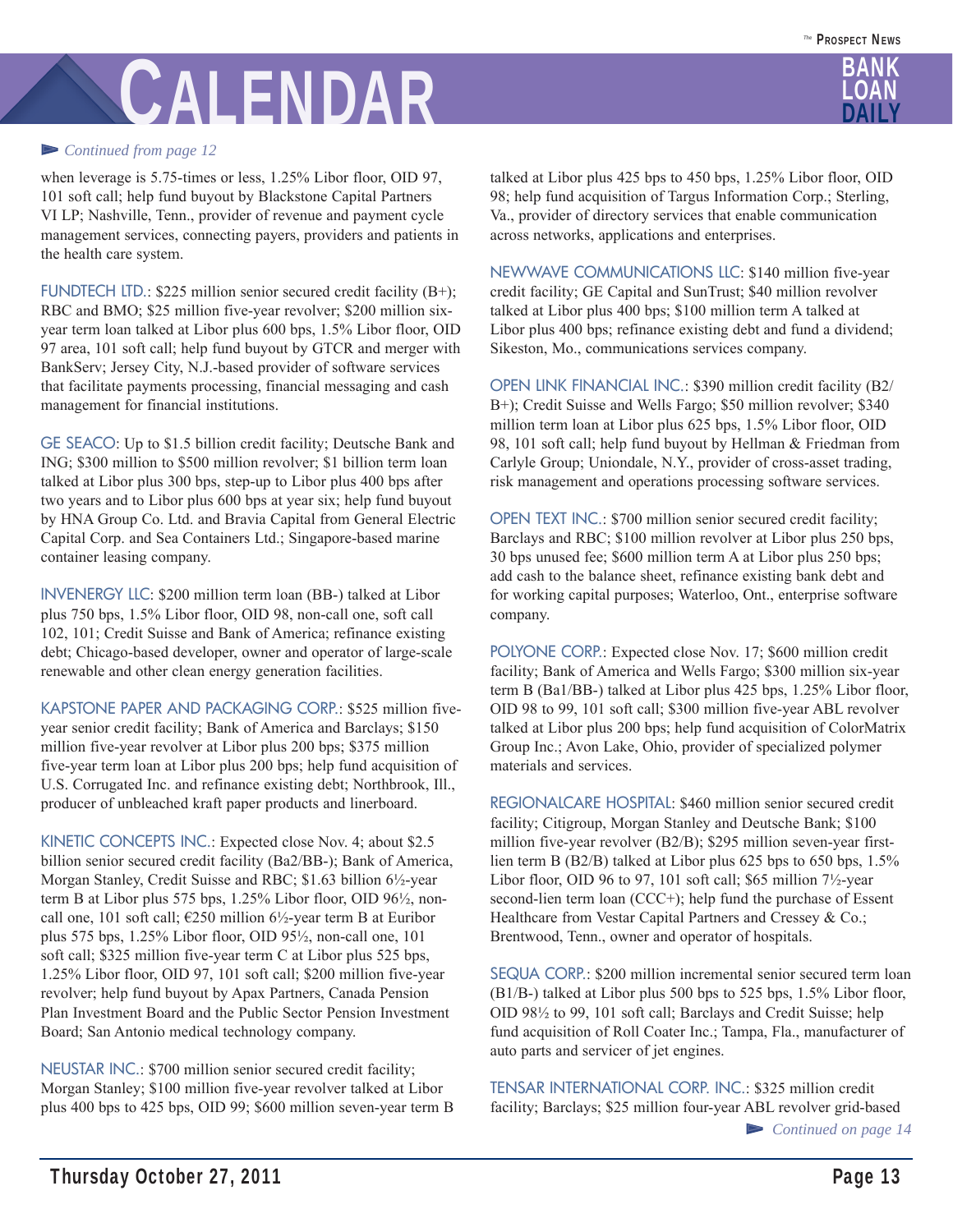

#### ▻ *Continued from page 13*

pricing ranging from Libor plus 250 bps to 300 bps, 50 bps unused fee; \$190 million five-year first-lien term B (B1/B) talked at Libor plus 750 bps, 1.75% Libor floor, OID 95, 101 call protection; \$110 million 5½-year second-lien term C (Caa1/CCC+) talked at Libor plus 1,175 bps, 1.75% floor, OID 95, non-call one, 102, 101; refinance existing capital structure; Atlanta-based provider of specialty products and engineering services.

TOTAL SAFETY: \$275 million credit facility (B2/B-); Deutsche Bank and Credit Suisse; \$40 million five-year revolver; \$235 million 6½-year term loan at Libor plus 625 bps, 1.25% Libor floor, OID 96, soft call 102, 101; help fund buyout by Warburg Pincus from DLJ Merchant Banking Partners; Houston-based outsourced provider of integrated safety and compliance services and the products necessary to support them.

TRIPLE POINT TECHNOLOGY INC.: \$185 million credit facility (B1); Credit Suisse and GE Capital; \$20 million five-year revolver; \$165 million six-year term loan at Libor plus 650 bps, 1.5% Libor floor, OID 96, 101 soft call; help fund buyout by Welsh, Carson, Anderson & Stowe from ABRY Partners; Westport, Conn., provider of software for end-to-end commodity management.

TRITON CONTAINER INTERNATIONAL LTD.: \$600 million fiveyear senior secured revolver; Bank of America, Union Bank, Wells Fargo and SunTrust; repay existing revolver debt; San Franciscobased container manufacturer.

UPC FINANCING PARTNERSHIP: Expected close Oct. 28; \$500 million term loan tranche AB (Ba3/B+) due Dec. 31, 2017 at Libor plus 350 bps, 1.25% Libor floor, OID 97, 101 soft call; Citigroup and Goldman Sachs; repay current revolver drawings; subsidiary of Englewood, Colo.-based Liberty Global, which provides video, voice and broadband internet services.

WEB.COM GROUP INC.: \$800 million senior secured credit facility; JPMorgan, Deutsche Bank, Goldman Sachs and SunTrust; \$50 million five-year revolver (Ba3/B); \$600 million six-year first-lien term B (Ba3/B) talked at Libor plus 550 bps, 1.5% Libor floor, OID 88 to 89, 101 soft call; \$150 million seven-year secondlien term loan (B3/CCC+) talked at Libor plus 950 bps, 1.5% Libor floor, OID 88 to 89, non-call one, 103, 102, 101; help fund acquisition of Network Solutions; Jacksonville, Fla., provider of internet and online marketing services.

ZYWAVE INC.: \$130 million credit facility; BMO; \$10 million revolver talked at Libor plus 550 bps, 1.5% Libor floor, OID 99; \$120 million term loan talked at Libor plus 550 bps, 1.5% Libor floor, OID 99; acquisition financing; Milwaukee-based developer of employee benefits and property & casualty insurance software.

## **On The Horizon**

99 CENTS ONLY STORES: \$675 million credit facility; RBC and BMO; \$150 million five-year ABL revolver expected at Libor plus 200 bps, 37.5 bps unused fee; \$525 million seven-year term loan expected at Libor plus 600 bps, 1.5% Libor floor, 101 soft call; help fund buyout by Ares Management LLC and Canada Pension Plan Investment Board; City of Commerce, Calif., operator of extreme value retail stores.

A.C. MOORE ARTS & CRAFTS INC.: Up to \$77.5 million five-year senior secured revolver at Libor plus 250 bps; Wells Fargo; help fund buyout by Sbar's Acquisition Corp. and for other general corporate purposes and working capital needs; Berlin, N.J., specialty retailer of arts, crafts and floral merchandise.

CATALENT PHARMA SOLUTIONS INC.: New term loan; help fund acquisition of Aptuit LLC's clinical trial supplies business; Somerset, N.J., provider of advanced technologies, and development, manufacturing, and packaging services for pharmaceutical, biotechnology and consumer health care companies.

CHINA FIRE & SECURITY GROUP INC.: \$80 million five-year credit facility; Bank of America, Citigroup and HSBC; \$20 million revolver expected at Libor plus 500 bps; \$60 million term loan expected at Libor plus 500 bps; help fund buyout by Bain Capital Partners LLC and management; provider of industrial fire protection systems in China.

CONVERGEX HOLDINGS LLC: New credit facility; Bank of America, Barclays, Deutsche Bank, Morgan Stanley and Citigroup; term loan; revolver; help fund buyout by CVC Capital Partners from GTCR; New York-based technology company providing mission-critical proprietary software products and technologyenabled services to asset managers and financial intermediaries.

COSTAR GROUP INC.: \$465 million credit facility; JPMorgan; \$415 million seven-year term loan expected at Libor plus 350 bps, 1.25% Libor floor; \$50 million five-year revolver expected at Libor plus 300 bps; help fund acquisition of LoopNet Inc.; Washington, D.C.-based commercial real estate information company.

NEW ENTERPRISE STONE & LIME CO. INC.: New credit facility; refinance existing bank debt; New Enterprise, Pa., construction materials supplier and heavy/highway construction contractor.

PAR PHARMACEUTICAL COS. INC.: \$450 million five-year credit facility; JPMorgan; \$350 million term loan expected at

<sup>▻</sup> *Continued on page 15*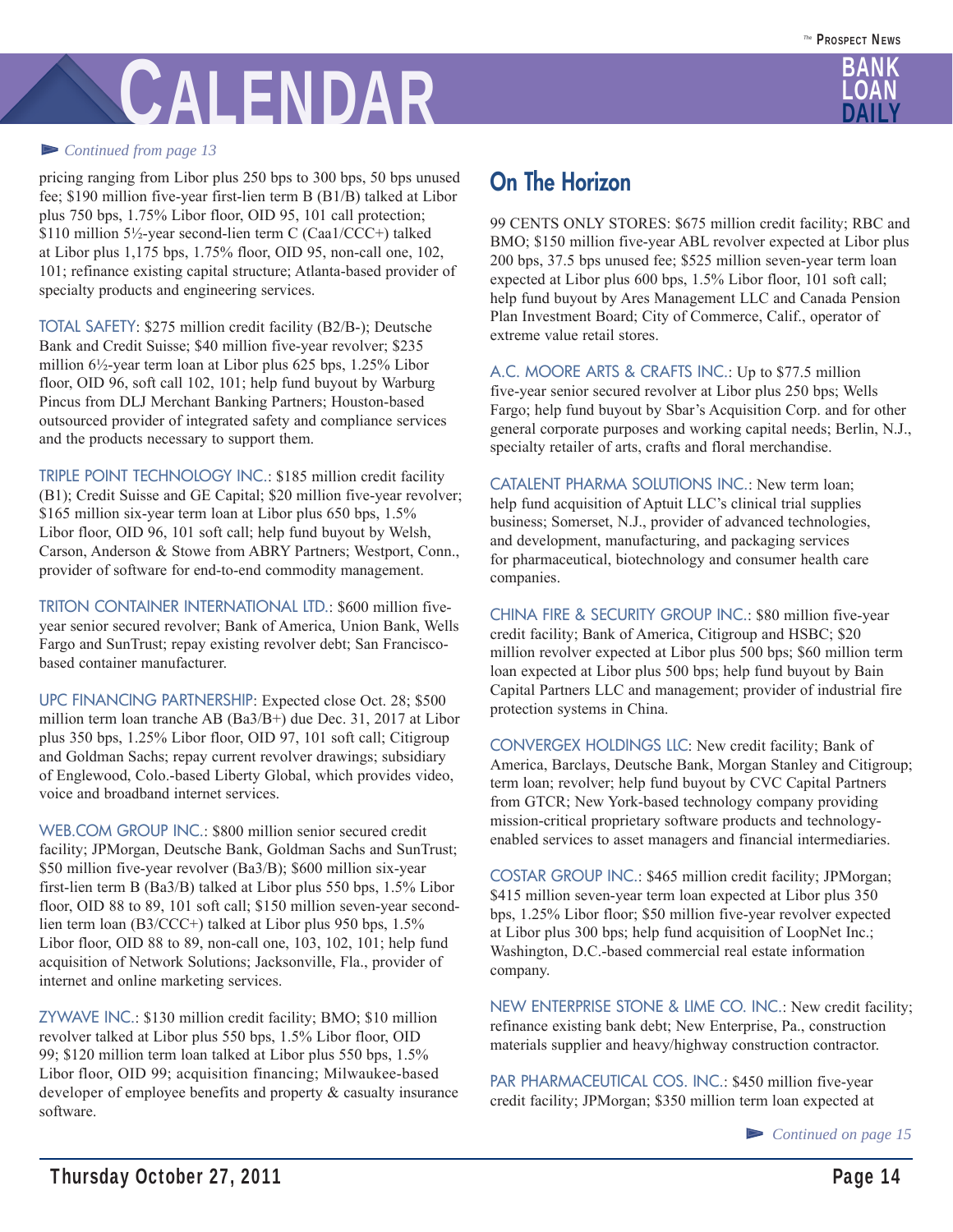

#### ▻ *Continued from page 14*

Libor plus 250 bps; \$100 million revolver expected at Libor plus 250 bps, 37.5 bps unused fee; help fund acquisition of Anchen Pharmaceuticals Inc. and refinance existing revolver; Woodcliff Lake, N.J., specialty pharmaceutical company.

PHARMACEUTICAL PRODUCT DEVELOPMENT INC.: \$1.5 billion senior secured credit facility; Credit Suisse, JPMorgan, Goldman Sachs and UBS; \$1.325 billion term loan; \$175 million revolver; help fund buyout by Carlyle Group and Hellman & Friedman; Wilmington, N.C., product development and management services provider to the pharmaceutical research industry.

SINCLAIR BROADCAST GROUP INC.: New term loan; help fund acquisition of Four Points Media Group LLC from Cerberus Capital Management LP; Hunt Valley, Md., television broadcasting company.

SOPHIA LP (SUNGARD HIGHER EDUCATION/DATATEL INC.):

New credit facility; Bank of America, Barclays, Citigroup, Credit Suisse and JPMorgan; help fund buyout of SunGard Higher Education by Hellman & Friedman LLC and merger with Datatel Inc.; provider of software, technology products and services to the higher education community.

TRONOX INC.: \$550 million of new financing; Goldman Sachs; refinance term loan in connection with acquisition of Exxaro Resources Ltd.'s mineral sands operations; Oklahoma City-based producer and marketer of titanium dioxide pigment.

WESTERN DIGITAL CORP.: \$3 billion senior unsecured credit facility; Bank of America; \$500 million revolver; \$2.5 billion fiveyear term loan; help fund acquisition of Hitachi Global Storage Technologies from Hitachi Ltd., refinance existing bank debt and for general corporate purposes; Irvine, Calif., designer and producer of hard drives and solid state drives.

W.R. GRACE & CO.: Exit facility, including a \$200 million revolver; Goldman Sachs and Deutsche Bank; Columbia, Md., specialty chemicals company.

ZAYO GROUP LLC: New debt financing; help fund acquisition of 360networks Holdings (USA) Inc.; Louisville, Colo., provider of telecom and internet infrastructure services.

#### *Open Link breaks; Sealed Air inches up; Sequa moves deadline; Fundtech guidance emerges*

#### ▻ *Continued from page 5*

 RBC Capital Markets LLC is the lead bank on the deal that will be used to help fund the buyout of the Carpentersville, Ill. based manufacturer of nutrition products by HM Capital from Stonehenge Partners Inc.

### **E.W. Scripps firms launch**

 E.W. Scripps zeroed in on timing for its \$312 million five-year credit facility, setting a bank meeting for Nov. 3, according to a market source. Previously, the deal was simply labeled as early-November business.

 The facility consists of a \$100 million revolver and a \$212 million term loan, with both tranches talked at Libor plus 400 bps.

 SunTrust Robinson Humphrey Inc. is leading the deal that will be used to fund the acquisition of nine stations from McGraw-Hill Broadcasting for \$212 million in cash, and closing is expected in the first half of 2012, subject to regulatory approvals and customary conditions.

 E.W. Scripps is a Cincinnati-based media enterprise with interests in television stations and newspapers.

### **Unifrax coming soon**

 Unifrax is planning a bank meeting on Nov. 3 to launch a proposed \$540 million credit facility that will be used to help fund its buyout by American Securities, according to a market source.

 Goldman Sachs & Co., Wells Fargo Securities LLC, GE Capital Markets and KeyBanc Capital Markets LLC are the lead banks on the deal that is comprised of a \$50 million five-year revolver and a \$490 million seven-year term loan B, the source said.

Senior net leverage is around 4.0 times.

 Unifrax is a Niagara Falls, N.Y.-based supplier of hightemperature insulation products.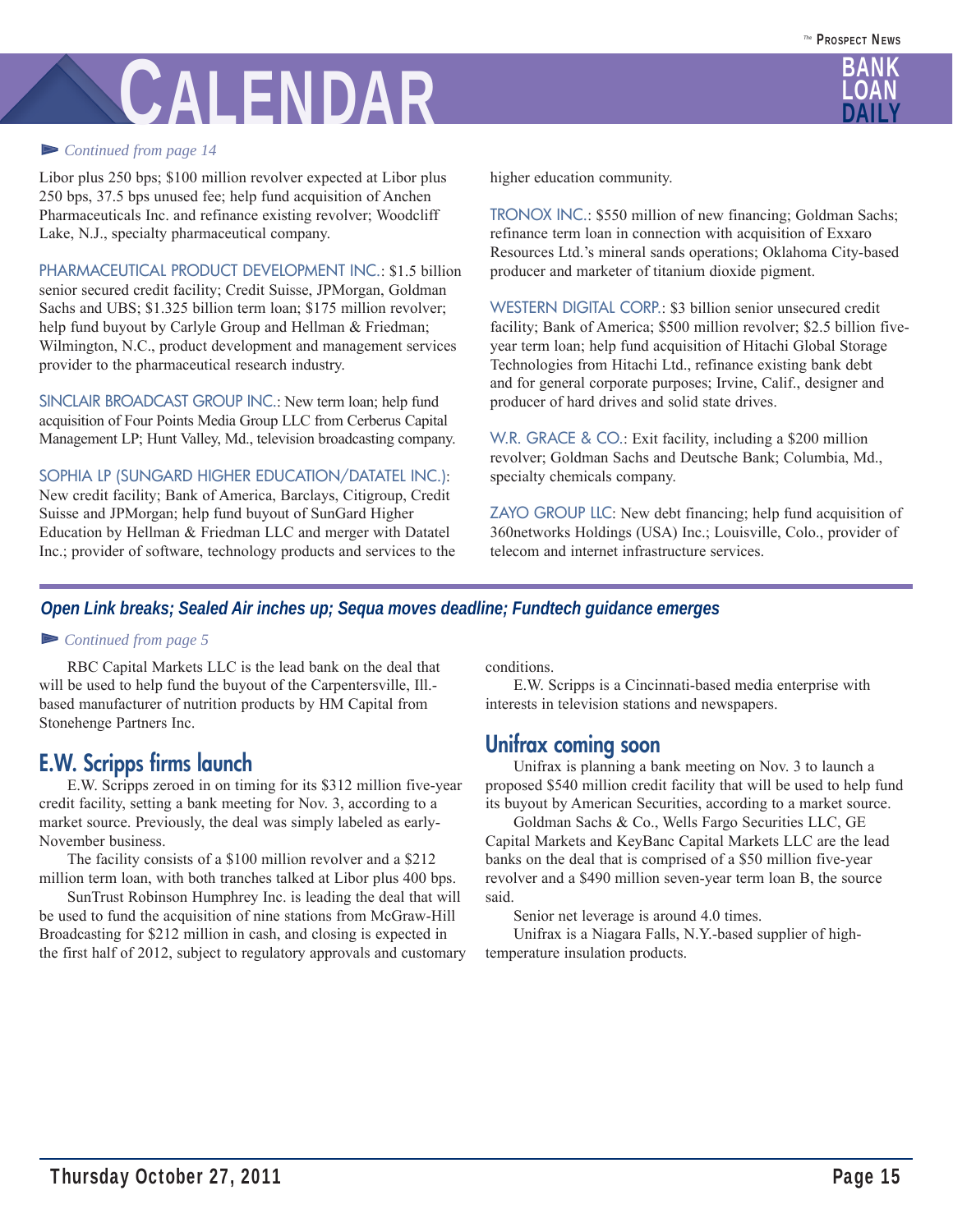# RATINGS

## **Fitch cuts Boyd to negative**

 Fitch Ratings said it affirmed **Boyd Gaming Corp.**'s issuer default rating at B.

 The outlook was revised to negative from stable.

 The outlook revision reflects the reduced medium-term operating outlook for Boyd's Midwest & South region due to increasing competition, Fitch said.

 The negative outlook also considers potential for headwinds to impede the recovery in the Las Vegas locals market, the agency said.

### **Moody's cuts Netflix to stable**

 Moody's Investors Service said it changed **Netflix Inc.**'s outlook to stable from positive.

 The company has a Ba2 corporate family rating.

 The change is prompted by the company's reported subscriber declines of more than 800,000 in the quarter ending Sept. 30, 2011, Moody's said, combined with management's negative cash flow forecast for the upcoming quarters as a result of international expansion into United Kingdom and Ireland.

 The result will mean limited free cash flow for the next year, which reduces the cushion that has existed to support new and existing content contractual commitments and the potential for slower subscriber growth or subscriber losses, the agency said.

 Therefore, the probability of an upgrade over the next 12 months has diminished and the outlook has returned to stable, Moody's said.

### **S&P downgrades Healthways**

 Standard & Poor's said it lowered the counterparty credit rating on **Healthways Inc.** to BB- from BB, along with the ratings on its senior secured credit facilities to BBfrom BB.

 The recovery rating remains 3, which indicates 50% to 70% expected recovery in a default.

 The downgrade is based on a view that Healthways' business and financial risk profiles will be weakened as a result of the

loss of the Cigna Corp. contract, assuming no substantial revenue and earnings offset from other near-term growth prospects, S&P said.

 The impact of the contract loss is significant given that Cigna is by far Healthways' largest contract and one of its most profitable, the agency said.

 The stable outlook is based on an expectation that Healthways has sufficient scale and product expertise to continue competing effectively in the specialized disease-management and wellness markets, S&P said.

### **S&P lowers Media General**

 Standard & Poor's said it lowered the corporate credit on **Media General Inc.** to  $CCC+$  from B-.

 The agency also lowered the rating on the company's \$300 million senior notes due 2017 to CCC+. The recovery rating remains unchanged at 4, indicating 30% to 50% expected recovery in a default.

 The downgrade reflects an expectation that Media General could face difficulties in maintaining covenant compliance in 2012, S&P said.

 The loan covenant step-downs and continued weakness in the U.S. economy could cause the company to violate covenants in late 2012 if it is unable to refinance or amend covenants, S&P said.

 The company's business risk is considered vulnerable, based on structural pressure on the U.S. newspaper industry, TV broadcasting's mature long-term growth prospects and increased competition for audience and advertisers, the agency said.

## **Moody's ups American Pacific**

 Moody's Investors Service said it upgraded **American Pacific Corp.**'s speculative-grade liquidity rating to SGL-3 from SGL-4, along with the rating on its \$110 million guaranteed senior unsecured notes due 2015 to B3 (LGD 4, 58%) from B3 (LGD 4, 57%).

 The agency also said it affirmed its B2 corporate family and probability of default ratings.

The change reflects expectations that

the company will have adequate liquidity over the next 12 to 18 months, Moody's said.

 The ratings also consider its modest positive free cash flow in its 2012 fiscal year, the agency said.

### **S&P upgrades Sirius XM**

 Standard & Poor's said it raised the corporate credit rating on **Sirius XM Radio Inc.** and subsidiary **XM Satellite Radio Inc.** to BB from BB-.

The outlook is stable.

 The upgrade reflects the company's declining debt leverage, improving discretionary cash flow and the prospects for continued improvement in credit measures through the remainder of 2011 and 2012, S&P said.

 The rating also considers the expectation that debt levels will remain relatively stable, the agency said, and that the company will continue to reduce gross adjusted debt leverage to the mid-3x area by the end of 2012.

### **S&P puts Astoria on CreditWatch developing**

Standard & Poor's said the CCC+ ratings on **Astoria Generating Co. Acquisitions LLC**'s \$430 million first-lien term loan due 2013 and its \$100 million first-lien working capital facility due 2012 remain on CreditWatch with developing implications.

 The CCC- rating on the \$300 million second-lien term bank loan due 2013 also remains on CreditWatch with developing implications.

 The recovery rating of 1 on the first-lien credit facilities is unchanged, indicating 90% to 100% expected recovery in a default.

 The recovery rating of 5 on the secondlien credit facility is unchanged, indicating 10% to 30% expected recovery in a default.

 If Astoria Energy II LLC continues to fully participate in the capacity, the winter capacity prices starting in November 2011 are expected to be at zero, S&P said.

 In the near term, the agency said it thinks that if these lower prices continue, the company's cash flow will likely be insufficient to cover operating expenses,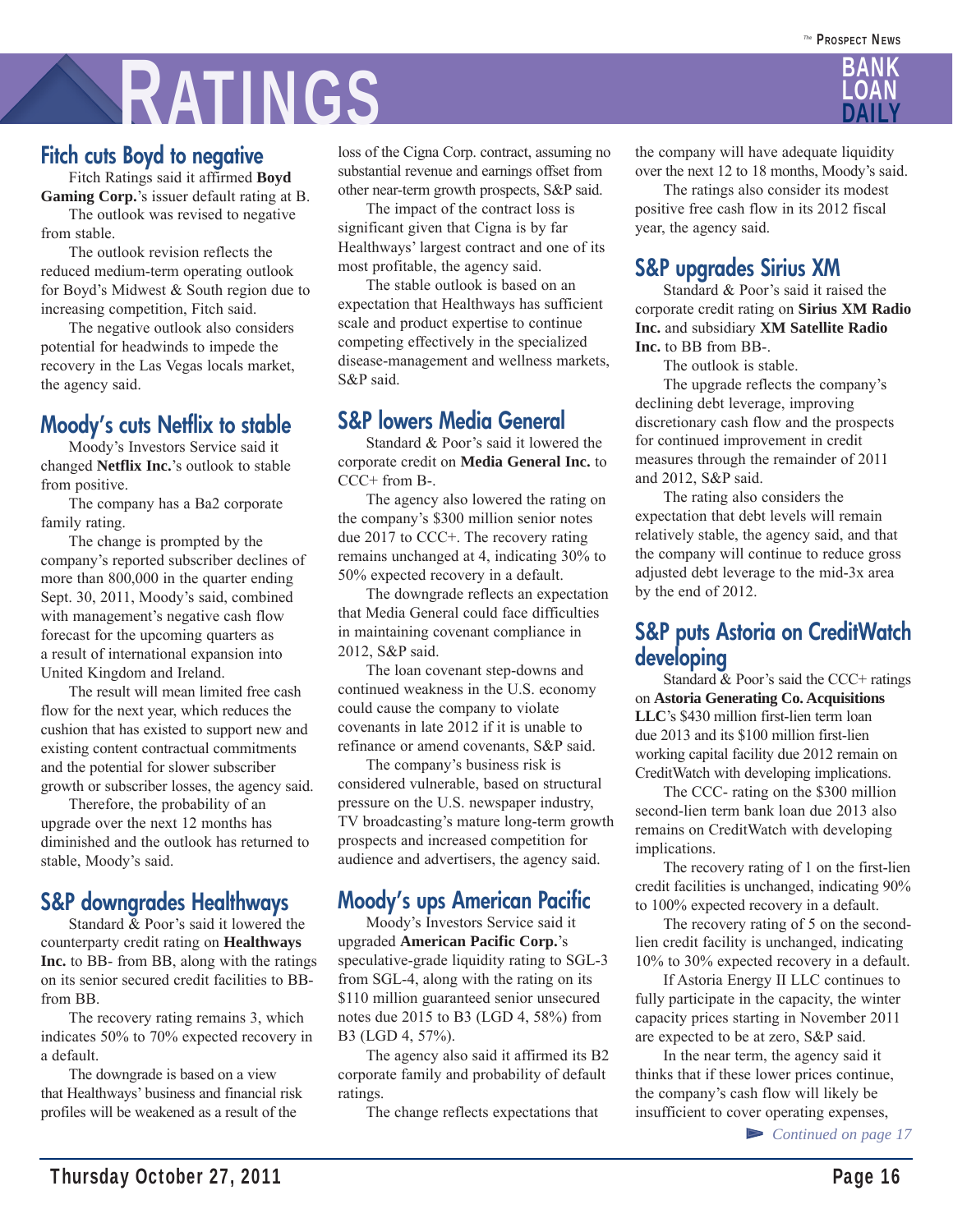# RATINGS

#### ▻ *Continued from page 16*

including capital maintenance.

### **Fitch: U.S. Steel to negative**

 Fitch Ratings said it affirmed the longterm issuer default rating of **United States Steel Corp.** at BB, along with its senior secured credit facility at BB+ and senior unsecured notes at BB.

 The outlook was revised to negative from stable, reflecting further weakness in the domestic and European steel markets expected to persist into 2012, Fitch said.

 The agency said it believes that free cash flow could be negative in the range of \$1 billion for 2011.

 There is no visibility into when capacity utilization in the region will show material improvement and indications are for a weak fourth quarter, Fitch added.

 The ratings also reflect the company's solid liquidity, weak market conditions and weak earnings and cash flow, the agency said..

### **Moody's: Interline to positive**

 Moody's Investors Service said it revised the outlook for **Interline Brands, Inc.** to positive from stable.

 The agency also said it affirmed the company's B1 corporate family and probability of default ratings, along with the B2 rating on its 7% senior subordinated notes due in 2018.

 The outlook change considers Interline's recurring revenue stream and strong cash flow generation through the recession, Moody's said, as well as expectations for operating margin improvement.

 The company's exposure to the multifamily housing sector and large institutional facilities will continue providing top-line stability as demand for maintenance, repair and operations products is fairly protected from the cyclicality that has hurt other sectors in recent years, the agency said.

### **S&P: Ford unchanged**

 Standard & Poor's said it views **Ford Motor Co.**'s third-quarter results as consistent with its recent upgrade.

 Although Ford's automotive operating cash flow in the quarter was only \$400

million, it seems very likely to exceed \$5 billion this year, consistent with assumptions, S&P said.

 The automaker announced a consolidated pretax profit of \$1.9 billion for the third quarter, down sequentially and year-over-year, the agency said.

 The automobile sales recovery in the United States is viewed as fragile because of a weak economic recovery, S&P said.

### **Moody's: Fortescue notes B1**

 Moody's Investors Service said it assigned a B1 rating to \$1.5 billion Rule 144A guaranteed senior unsecured notes to be issued by **FMG Resources (August 2006) Pty Ltd.**, the financing vehicle for **Fortescue Metals Group Ltd**.

 The group's other ratings are unchanged.

The outlook is positive.

 FMG Resources is issuing \$1.5 billion of 8¼% guaranteed senior unsecured notes due 2019.

 The notes will rank equally with all other senior unsecured debt of the issuer, Moody's said.

 The proceeds will be used to fund the company's expansion program aimed at increasing production.

 Fortescue's B1 corporate family rating continues to be supported by its long life, low-cost reserves, strong financial profile and the expectation for continued strong cash margins, Moody's said.

 This is balanced against elevated cash costs, a concentrated asset base and the execution risk and funding requirements associated with the company's aggressive expansion plans, the agency said.

#### **S&P rates Fortescue notes B+**

 Standard & Poor's said it assigned a B+ rating to the proposed Rule 144A issuance of about \$1.5 billion senior unsecured notes by **FMG Resources (August 2006) Pty Ltd.**, the funding arm of **Fortescue Metals Group Ltd.**

 The notes will have a term of eight years and proceeds will be used for the continued expansion of some of its mining operations, S&P said.

 The agency said it believes the project is on track for completion within three years, but substantial project execution risk still lies ahead.

 These risks are mitigated to a degree by the continued high ore prices supporting the company's financial performance and improved liquidity position, S&P added.

### **S&P: Fundtech B, loans B+**

 Standard & Poor's said it assigned a preliminary B corporate credit rating to **US FT Holdco Inc.** (Fundtech), along with a preliminary B+ rating to its proposed \$25 million senior secured revolving credit facility due 2016 and the \$200 million firstlien term loan due 2017.

 The preliminary recovery rating is 2, indicating 70% to 90% expected recovery in a default.

The outlook is stable.

 The proceeds will be used for the acquisition and merger of Fundtech Ltd. and Bserv Inc. A \$50 million subordinated loan (unrated) will provide additional funding, along with cash on hand and common equity, S&P said.

 The ratings reflect the company's highly leveraged financial profile, the agency said.

 This is offset by its improved market position and cost-reduction opportunities, S&P said.

### **Moody's may withdraw Hit**

 Moody's Investors Service said news that **Mattel, Inc**. agreed to acquire **Hit Entertainment Inc.** will likely cause the withdrawal of Hit's Caa1 corporate family rating, Caa2 probability of default rating, negative outlook and existing debt instrument ratings.

 The agency said it expects all of Hit's rated debt to be repaid upon close of the acquisition.

 Therefore, Moody's said it will withdraw all of Hit ratings at that time.

 Its rated debt consists of about \$375 million of B2-rated first-lien debt and \$175 million of Caa3-rated second-lien debt, the agency said.

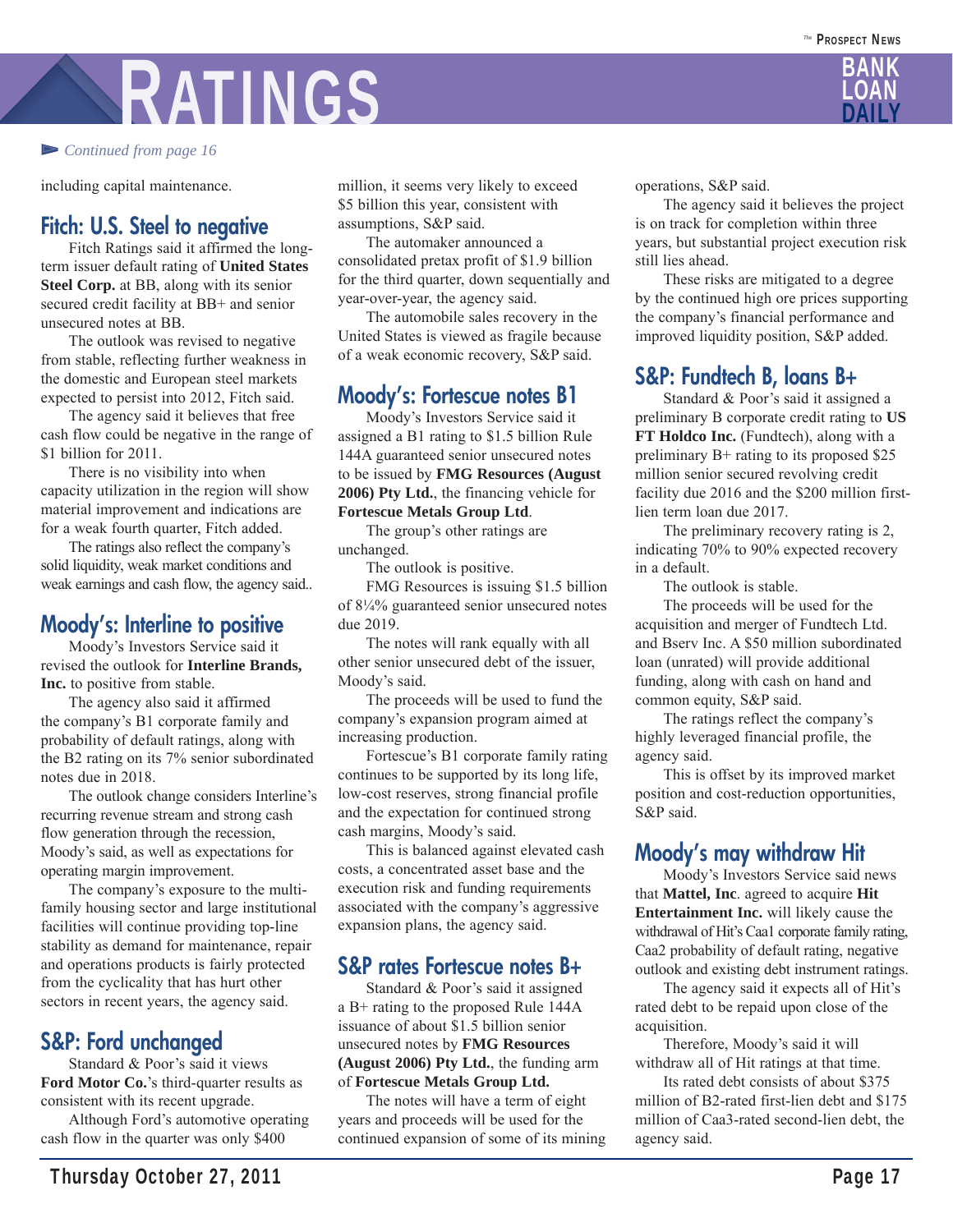# **MARKET DATA**

## **Bank Loan New Deal Spreads for 8/27/2011 to 10/26/2011**

| <b>Moody's Rating</b> | <b>Revolver</b>       | <b>TLA</b>          | Institutional        | <b>Term</b>          | <b>Second Lien</b>   |
|-----------------------|-----------------------|---------------------|----------------------|----------------------|----------------------|
| Ba1                   | $233$ bps             | <b>250 bps</b>      | 400 bps              | <b>600 bps</b>       |                      |
|                       | \$1.00 bln, 3 loans   | \$0.90 bln, 1 loan  | \$1.09 bln, 2 loans  | \$0.28 bln, 1 loan   |                      |
| Ba2                   | --                    | --                  | ---                  | --                   | ---                  |
|                       |                       |                     |                      |                      |                      |
| Ba3                   | <b>400 bps</b>        | ---                 | 569 bps              | 463 bps              |                      |
|                       | \$0.42 bln, 2 loans   |                     | \$4.25 bln, 4 loans  | \$1.25 bln, 2 loans  |                      |
| <b>B1</b>             | 450 bps               | ---                 | <b>700 bps</b>       | <b>600 bps</b>       | 1050 bps             |
|                       | \$0.05 bln, 1 loan    |                     | \$0.45 bln, 2 loans  | \$2.03 bln, 3 loans  | \$0.08 bln, 1 loan   |
| <b>B2</b>             | <b>625 bps</b>        | ---                 | <b>688 bps</b>       | <b>625 bps</b>       | ---                  |
|                       | \$0.08 bln, 2 loans   |                     | \$0.56 bln, 2 loans  | \$0.81 bln, 3 loans  |                      |
| <b>B3</b>             |                       | ---                 | ---                  | ---                  | <b>913 bps</b>       |
|                       |                       |                     |                      |                      | \$0.35 bln, 2 loans  |
| Caa1                  | a ma                  | ---                 | ---                  | ---                  | 1075 bps             |
|                       |                       |                     |                      |                      | \$0.46 bln, 2 loans  |
| Caa <sub>2</sub>      | ---                   | ---                 | ---                  | ---                  | <b>975 bps</b>       |
|                       |                       |                     |                      |                      | \$0.10 bln, 1 loan   |
| <b>NA</b>             | <b>287 bps</b>        | <b>275 bps</b>      | 433 bps              | 475 bps              | 819 bps              |
|                       | \$13.55 bln, 51 loans | \$2.23 bln, 4 loans | \$2.20 bln, 3 loans  | \$4.51 bln, 22 loans | \$0.15 bln, 4 loans  |
| <b>Total</b>          | 302 bps               | <b>270 bps</b>      | 550 bps              | 505 bps              | <b>928 bps</b>       |
|                       | \$15.09 bln, 59 loans | \$3.13 bln, 5 loans | \$8.54 bln, 13 loans | \$8.87 bln, 31 loans | \$1.14 bln, 10 loans |

## **Year-Ago Spreads for 8/27/2010 to 10/26/2010**

| <b>Moody's Rating</b> | <b>Revolver</b>       | <b>TLA</b>           | Institutional         | <b>Term</b>           | Second Lien         |
|-----------------------|-----------------------|----------------------|-----------------------|-----------------------|---------------------|
| Ba1                   | <b>295 bps</b>        | <b>225 bps</b>       | 338 bps<br>---        |                       |                     |
|                       | \$1.25 bln, 3 loans   | \$0.35 bln, 1 loan   | \$0.68 bln, 2 loans   |                       |                     |
| Ba <sub>2</sub>       | 363 bps               | 333 bps              | 385 bps               | 575 bps               | --                  |
|                       | \$1.15 bln, 4 loans   | \$1.95 bln, 3 loans  | \$4.67 bln, 5 loans   | \$0.23 bln, 1 loan    |                     |
| Ba3                   | 393 bps               | 388 bps              | 431 bps               | <b>450 bps</b>        |                     |
|                       | \$0.72 bln, 7 loans   | \$2.48 bln, 4 loans  | \$7.18 bln, 8 loans   | \$3.27 bln, 4 loans   |                     |
| <b>B1</b>             | 450 bps               | 400 bps              | <b>508 bps</b>        | <b>480 bps</b>        | ---                 |
|                       | \$0.61 bln, 8 loans   | \$0.18 bln, 1 loan   | \$2.49 bln, 6 loans   | \$5.03 bln, 11 loans  |                     |
| <b>B2</b>             | 625 bps               | ---                  | 463 bps               | 717 bps               | <b>675 bps</b>      |
|                       | \$1.07 bln, 4 loans   |                      | \$0.94 bln, 2 loans   | \$0.64 bln, 3 loans   | \$0.20 bln, 1 loan  |
| <b>B3</b>             | --                    | ---                  | <b>925 bps</b>        | ---                   | <b>700 bps</b>      |
|                       |                       |                      | \$0.14 bln, 1 loan    |                       | \$0.28 bln, 1 loan  |
| Caa1                  | ---                   | ---                  | ---                   | 850 bps               | <b>975 bps</b>      |
|                       |                       |                      |                       | \$0.18 bln, 1 loan    | \$0.37 bln, 2 loans |
| Caa2                  | ---                   | ---                  | ---                   |                       |                     |
|                       |                       |                      |                       |                       |                     |
| NA                    | 335 bps               | 413 bps              | 425 bps               | 430 bps               | 850 bps             |
|                       | \$15.63 bln, 62 loans | \$1.49 bln, 6 loans  | \$2.49 bln, 11 loans  | \$15.50 bln, 35 loans | \$0.48 bln, 4 loans |
| <b>Total</b>          | 363 bps               | 377 bps              | 446 bps               | 467 bps               | <b>841 bps</b>      |
|                       | \$20.42 bln, 88 loans | \$6.44 bln, 15 loans | \$18.57 bln, 35 loans | \$24.84 bln, 55 loans | \$1.32 bln, 8 loans |

Spreads in basis points. Unweighted average. U.S. deals, dollar denominated, minimum facility size of \$75 million. Libor-based loans only. Date is meeting if available, otherwise earlier of date reported to<br>Prospect News o

BANK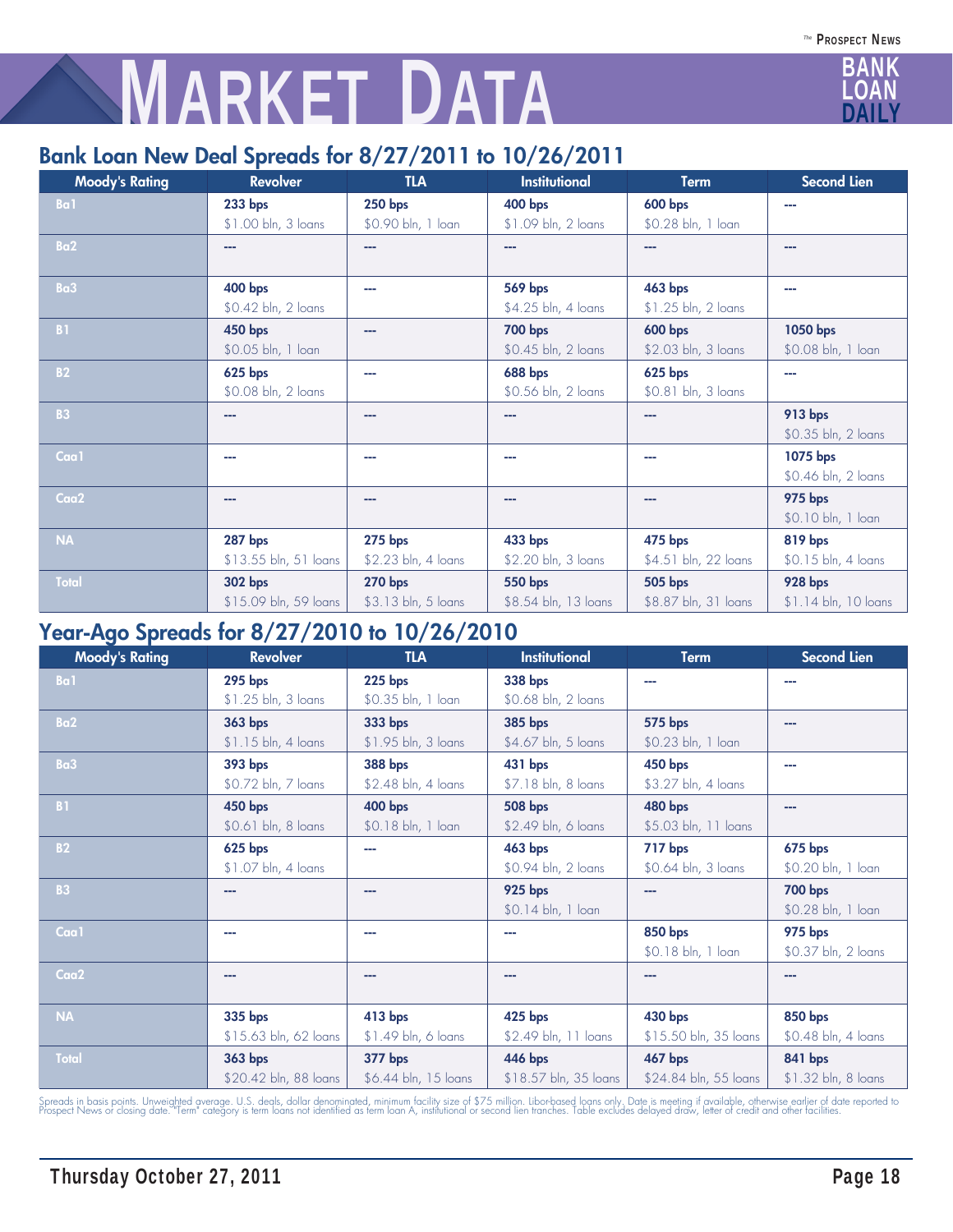# **RECENT LEVERAGED**

| Meeting                  | Closing                  | <b>Issuer</b>                                       | <b>Amount</b><br>(Smlns) | Loan                    | <b>Maturity</b>          | <b>Rate</b>              | <b>OID</b>               | <b>Leads</b>                                 |
|--------------------------|--------------------------|-----------------------------------------------------|--------------------------|-------------------------|--------------------------|--------------------------|--------------------------|----------------------------------------------|
|                          | $\overline{\phantom{a}}$ | <b>TravelCenters of America LLC</b>                 | \$200                    | revolver                | 10/25/2016               | $L + 225$                |                          | Wells Fargo                                  |
| $\overline{\phantom{0}}$ | $\overline{\phantom{0}}$ | Zywave Inc.                                         | \$10                     | revolver                |                          | $L + 550$                | $\overline{\phantom{a}}$ | <b>BMO</b>                                   |
|                          |                          | Zywave Inc.                                         | \$120                    | term loan               |                          | $L + 550$                |                          | <b>BMO</b>                                   |
| $\overline{\phantom{0}}$ | 10/18/2011               | Navistar International Corp.                        | \$355                    | asset-based<br>revolver | 11/1/2016                | $L + 150$                |                          | Merrill Lynch, Deutsche<br>Bank, Wells Fargo |
| $\overline{\phantom{0}}$ | 10/18/2011               | <b>Cinedigm Digital Funding 2</b>                   | \$2.5                    | revolver                | 10/15/2017               | $L + 450$                |                          | SG, ING, Natixis                             |
| $\overline{\phantom{0}}$ | 10/18/2011               | <b>Cinedigm Digital Funding 2</b>                   | \$75                     | term loan               | 10/15/2017               | $L + 450$                | $\overline{\phantom{a}}$ | SG, ING, Natixis                             |
| 10/25/2011               |                          | PolyOne Corp.                                       | \$300                    | asset-based<br>revolver | 5 years                  | $L+200$                  |                          | Bank of America, Wells<br>Fargo              |
| 10/25/2011               |                          | PolyOne Corp.                                       | \$300                    | term loan B             |                          | $L + 425$                |                          | Bank of America, Wells<br>Fargo              |
|                          |                          | <b>STAG Industrial Operating</b><br>Partnership, LP | \$100                    | revolver                | $\overline{\phantom{a}}$ | ÷                        |                          | <b>Bank of America</b>                       |
| 10/25/2011               |                          | Sequa Corp.                                         | \$200                    | term loan               |                          | $\overline{\phantom{0}}$ |                          | Barclays, Credit Suisse                      |
|                          | 10/19/2011               | La-Z-Boy Inc.                                       | \$150                    | revolver                | 10/19/2016               |                          |                          | Wells Fargo                                  |
| $\overline{\phantom{0}}$ | 10/20/2011               | Athenahealth, Inc.                                  | \$100                    | revolver                | 5 years                  | $\overline{\phantom{0}}$ | $\overline{\phantom{a}}$ | Bank of America, TD                          |
| $\equiv$                 | 10/19/2011               | <b>Flextronics International Ltd.</b>               | \$1500                   | revolver                | 5 years                  | $\overline{\phantom{0}}$ |                          | <b>Bank of America</b>                       |
|                          | 10/19/2011               | <b>Flextronics International Ltd.</b>               | \$500                    | term loan               | 5 years                  | $\overline{a}$           |                          | <b>Bank of America</b>                       |
| 10/20/2011               | $\overline{\phantom{a}}$ | <b>UPC Financing Partnership</b>                    | \$500                    | term loan tranche<br>AB | 6 years                  | $L + 350$                | 97                       | Citigroup, Goldman<br>Sachs                  |
| $\overline{\phantom{0}}$ | 10/19/2011               | Pool Corp.                                          | \$430                    | revolver                |                          | $\overline{\phantom{0}}$ |                          | Wells Fargo, JPMorgan                        |
| 10/25/2011               |                          | <b>Neustar Inc.</b>                                 | \$100                    | revolver                | 5 years                  | $\overline{\phantom{0}}$ | 99                       | Morgan Stanley                               |
| 10/25/2011               |                          | Neustar Inc.                                        | \$600                    | term loan B             | 7 years                  | $\overline{\phantom{0}}$ | 98                       | Morgan Stanley                               |
|                          |                          | United Copper Industries Inc.                       | \$150                    | asset-based<br>revolver |                          |                          |                          | <b>GECC</b>                                  |
| $\overline{\phantom{0}}$ | 10/18/2011               | <b>Bill Barrett Corp.</b>                           | \$900                    | revolver                | 10/31/2016               | $L + 150$                | $\overline{\phantom{a}}$ |                                              |
|                          | 10/18/2011               | <b>Government Properties</b><br>Income Trust        | \$550                    | revolver                | 10/18/2015               | $L + 150$                |                          | Wells Fargo, Bank of<br>America              |
|                          | $- 10/12/2011$           | <b>Petroleum Development</b><br>Corp.               | \$400                    | revolver                |                          |                          |                          | <b>JPMorgan</b>                              |
| 10/18/2011               |                          | <b>CBRE Group Inc.</b>                              | \$250                    | term loan A-1           | May 2016                 |                          |                          | HSBC, JPMorgan                               |
| 10/18/2011               |                          | <b>AGCO Corp.</b>                                   | \$500                    | revolver                |                          | $L + 150$                |                          |                                              |
| 10/18/2011               | $\overline{\phantom{a}}$ | <b>AGCO Corp.</b>                                   | \$400                    | term loan A             | $\overline{\phantom{0}}$ | $L + 150$                |                          |                                              |
| 10/20/2011               | ÷                        | <b>Asset Acceptance Capital</b><br>Corp.            | \$100                    | revolver                | 5 years                  |                          |                          | JPMorgan                                     |
| 10/20/2011               |                          | <b>Asset Acceptance Capital</b><br>Corp.            | \$175                    | term loan B             | 6 years                  |                          | 93                       | JPMorgan                                     |
| ÷                        | ÷                        | Glimcher Properties LP                              | \$250                    | revolver                | 10/12/2014               | $L+237.5$                |                          | Keybank                                      |
|                          |                          | <b>Take-Two Interactive</b><br>oftware, Inc.        | \$100                    | revolver                | 10/17/2016               |                          |                          | Wells Fargo                                  |
| 10/17/2011               |                          | <b>RegionalCare Hospital</b><br>Partners Inc.       | \$100                    | revolver                | 5 years                  |                          |                          | Citigroup, Morgan<br>Stanley, Deutsche Bank  |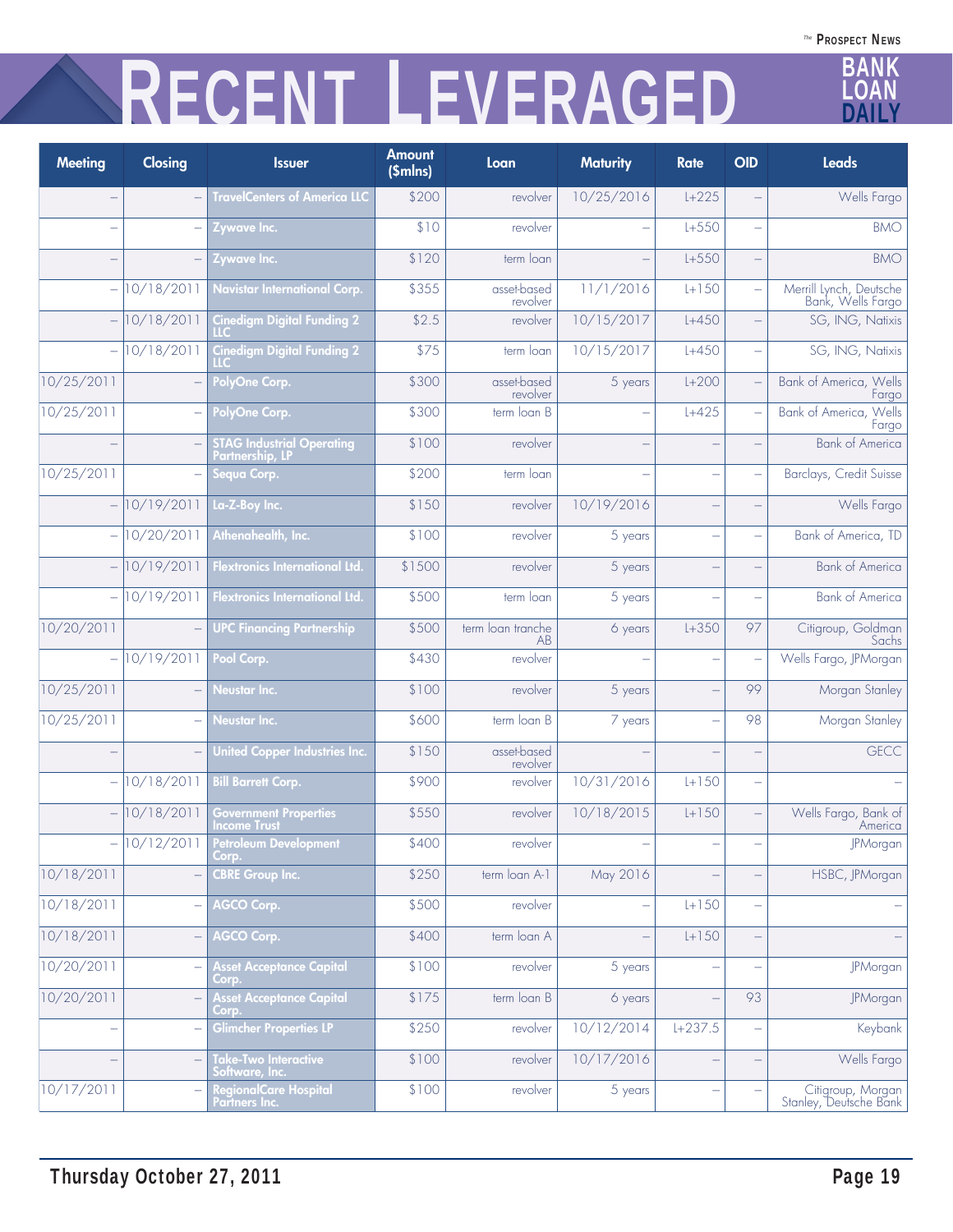# **NIVESTMENT GRADE**

## **MI Developments to increase leverage to 40% to 50% of total capital**

#### *By Aleesia Forni*

 Columbus, Ohio, Oct. 26 – **MI Developments Inc.** announced that its board of directors has unanimously approved a "strategic plan" that includes the company's increase in leverage to 40% to 50% of total capital, according to interim chief executive officer William Lenehan.

 "We intend to maintain an investmentgrade rating, and we will target diverse funding sources, everything from increasing our credit facility to property mortgages ... to preferred or convertible preferred

equity," Lenehan said during the company's teleconference to announce the plan.

 The Canadian-based real estate company believes that by increasing its financial leverage, it can provide hedging against currency fluctuations and benefit from a lower blended cost of capital.

 Lenehan said this plan has "very low overall transaction costs" and will save the company approximately \$50 million.

 The plan will also convert MI Developments from a Canadian corporation to a Canadian Real Estate Investment Trust, as well as increase its quarterly dividend to \$0.50 per share. It was previously \$0.11.

 MI Developments will also increase the lease revenue derived from new industrial tenants and reduce the proportion of capital invested in Magna properties to less than 50% over the next three years.

 MI Developments also expects growth opportunities with Magna, including expanding existing MI Developments facilities and constructing new facilities, as well.

# **National Healthcare enters amended \$75 million revolving facility**

#### *By Jennifer Chiou*

 New York, Oct. 26 – **National HealthCare Corp**. entered into on Tuesday a fourth amendment to its credit agreement with Bank of America, NA as lender, providing for a \$75 million revolving facility, according to an 8-K filing with the Securities and Exchange Commission

 Of the commitment amount, \$5 million may be used for letters of credit.

The revolver will come due on Oct. 24, 2012, and between 90

and 120 days prior to the maturity date, National Healthcare may request a one-year extension.

Proceeds will be used for general corporate purposes,

including working capital and acquisitions.

 The Murfreesboro, Tenn., long-term care hospital operator is permitted to prepay the loan without penalty.

 Borrowings will bear interest at Libor plus 70 basis points, and letter-of-credit fees are 0.7% times the maximum amount available to be drawn under outstanding letters of credit.

# **Vistaprint enters into \$250 million unsecured revolving facility**

#### *By Jennifer Chiou*

 New York, Oct. 26 – **Vistaprint NV** entered into on Oct. 21 a credit agreement providing for a \$250 million unsecured revolving credit facility via JPMorgan Chase Bank NA as administrative agent, HSBC Bank USA, NA as syndication agent; RBS Citizens, NA as documentation agent and J.P. Morgan Securities LLC as bookrunner and lead arranger, according to an 8-K filing with the Securities and Exchange Commission.

 Subsidiaries Vistaprint Ltd., Vistaprint Schweiz GmbH and Vistaprint BV make up the other borrowers.

 The facility will mature on Oct. 21, 2016.

 Up to \$50 million of borrowings may be made in euros, Swiss francs and other agreed-upon currencies.

 There are also letter-of-credit and swingline loan sublimits of \$25 million each, the filing noted.

 Vistaprint may increase commitments by up to \$150 million.

 Borrowings will be used for working capital, capital expenditures and other general corporate purposes, including share repurchases and mergers and acquisitions.

 Drawn amounts will bear interest at Libor plus 125 basis points to 150 bps and commitment fees range from 17.5 bps to 22.5 bps, depending on leverage.

 Financial covenants state that Vistaprint's consolidated leverage ratio may not exceed 3.5 times its consolidated EBITDA.

 In addition, the company's consolidated senior leverage ratio is capped at 2.75 times and the interest coverage ratio must be at least 3.0.

 In other news, the company entered into on Monday a share purchase agreement with Albumprinter Beheer BV, under which Vistaprint will purchase all of Albumprinter's shares for a total consideration of up to €65 million.

 Vistaprint is a Venlo, The Netherlands, online provider of marketing products and services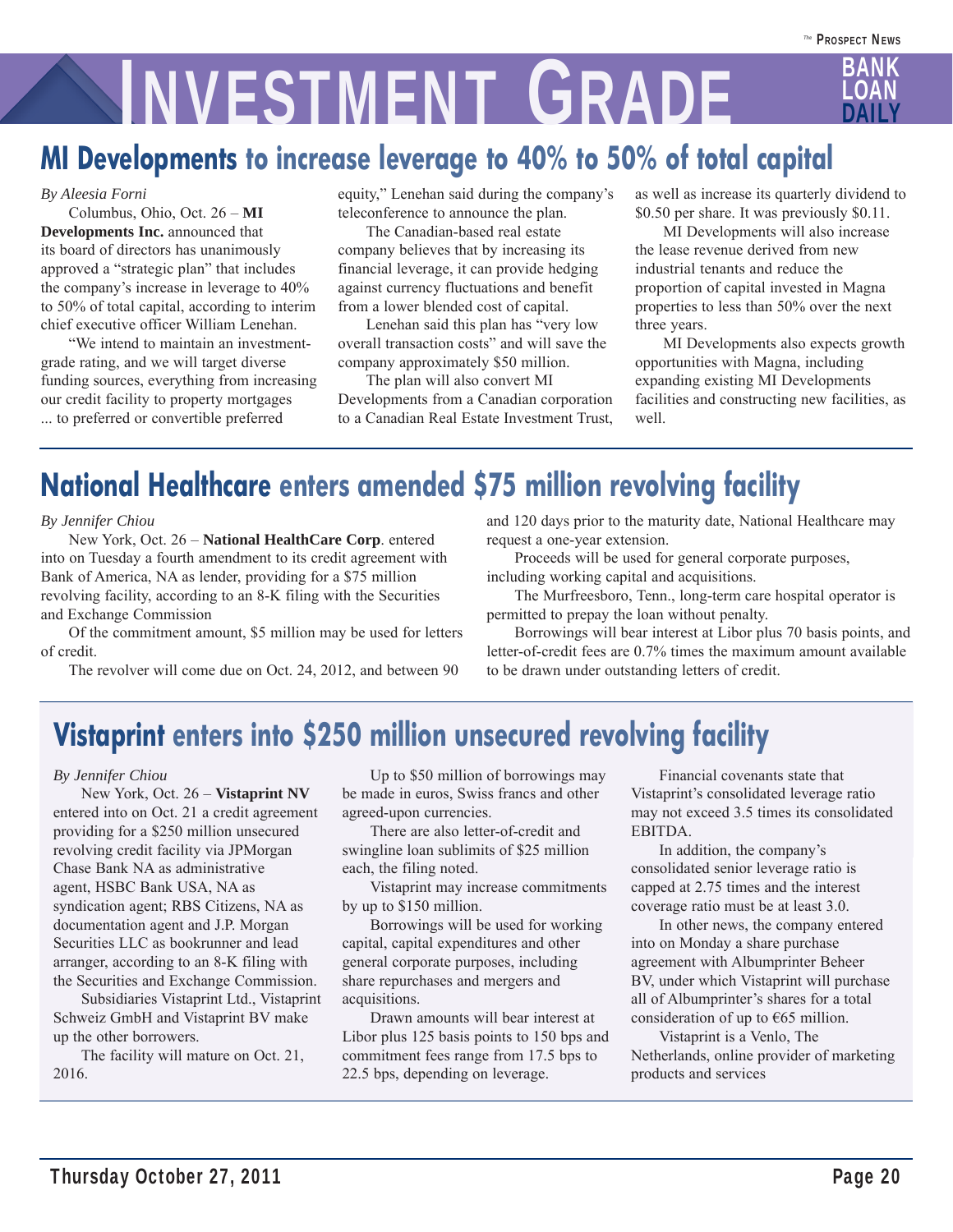# **LOAN INVESTMENT GRADE**

# **DTE Energy gets \$1.1 billion commitments at Libor plus 90-162.5 bps**

#### *By Susanna Moon*

 Chicago, Oct. 26 – **DTE Energy Co.** amended its five-year unsecured revolving credit agreement on Friday with Citibank, NA as administrative agent, obtaining \$1.1 billion of commitments, according to an 8-K filing with the Securities and Exchange Commission.

 Interest on the loans will be Libor plus 90 basis points to 162.5 bps, based on credit ratings by Standard & Poor's and Moody's Investors Service.

The facility will also support commercial paper borrowings.

 The company is required to maintain a debt-to-capitalization ratio of no more than 0.65 times.

 Barclays Capital, Bank of Nova Scotia and JPMorgan Chase Bank, NA are co-syndication agents. Royal Bank of Scotland plc is documentation agent. Citigroup Global Markets Inc. and Barclays Capital are the lead arrangers and bookrunners.

 In connection with the new loans, DTE Energy terminated the three-year credit agreement with Citibank as administrative

#### agent.

 DTE transferred \$104 million in letters of credit outstanding under the terminated facilities and does not have any other borrowings under the facility.

DTE is a Detroit-based utility subsidiary of Detroit Edison Co.

### **Subsidiary loans**

 Michigan Consolidated Gas Co., a wholly owned subsidiary of DTE, entered into an amended five-year unsecured revolving credit agreement for \$400 million with JPMorgan as administrative agent.

The interest rate is Libor plus 90 bps to 162.5 bps.

 The co-syndication agents are Barclays, Citibank and Bank of America, NA. Bank of Nova Scotia is the documentation agent. J.P. Morgan Securities LLC and Bank of America Merrill Lynch are the lead arrangers and bookrunners.

 The agreement replaces the company's previous agreement with JPMorgan as administrative agent, and MichCon has no drawdowns under the facility.

# **Philip Morris International closes new \$3.5 billion revolving facility**

 Columbus, Ohio, Oct. 26 – **Philip Morris International Inc.** entered into a new \$3.5 billion senior secured revolving credit facility, according to an 8-K filed with the Securities and Exchange Commission on Tuesday.

 The facility will be used for general corporate purposes.

 The applicable interest rate margin on the revolver is Libor or Euribor plus 20 basis points.

 Expiration for the facility is Oct. 25, 2016.

 The Richmond, Va.-based tobacco company must maintain an EBITDA to interest ratio of no less than 3.5 to 1.0.

 This facility replaces the company's existing revolver, set to expire in December 2012, and the company had no borrowings outstanding under this agreement.

For the new facility, Citigroup

Global Markets Ltd., Barclays Capital, BNP Paribas, Credit Suisse AG, Cayman Islands Branch, Deutsche Bank Securities Inc., Goldman Sachs International, HSBC Bank plc, J.P. Morgan Ltd., RBS Securities Inc. and Société Générale are mandated lead arrangers and bookrunners.

 Citibank International plc is facility agent, while Citibank NA is swingline agent.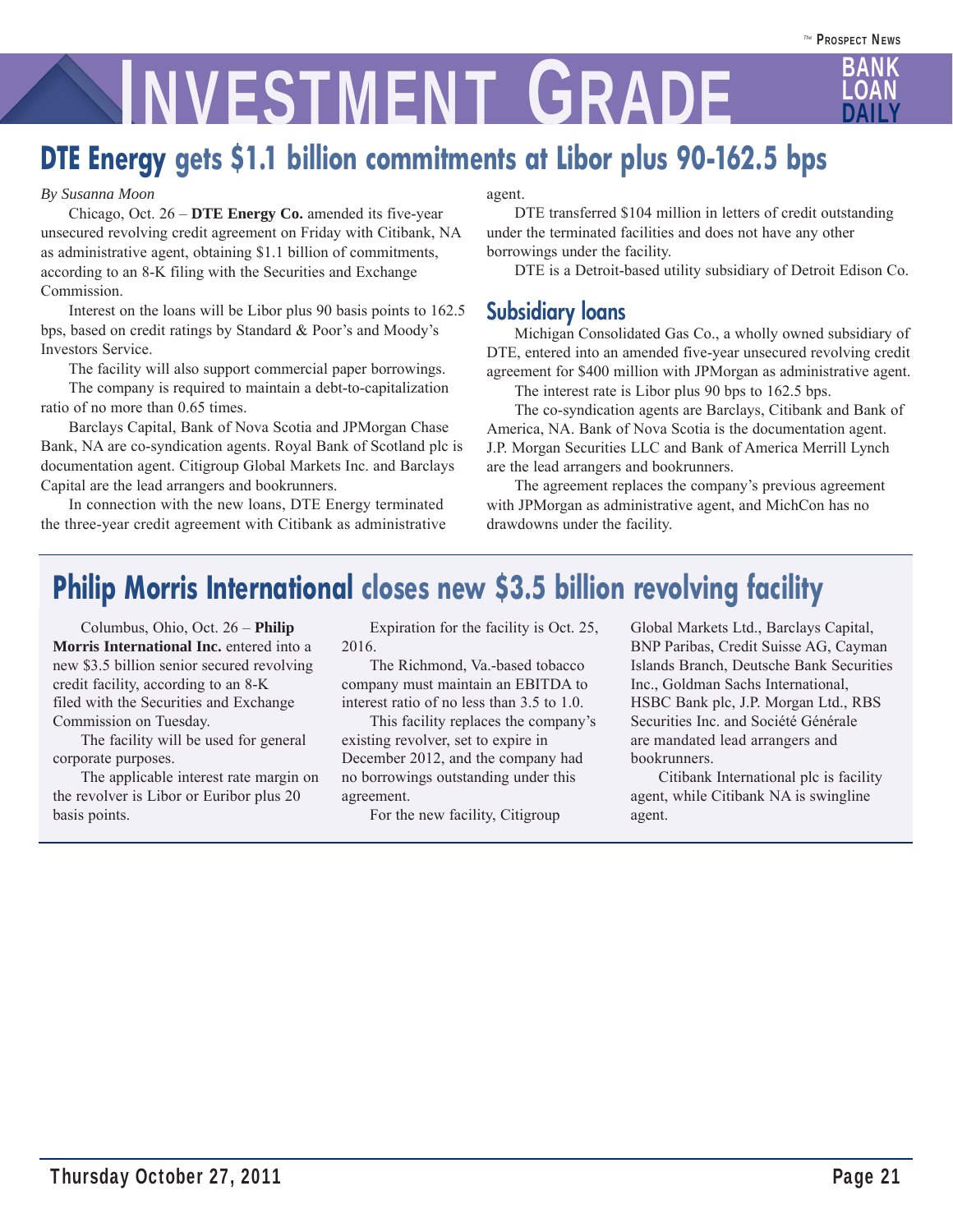# **LOAN INVESTMENT GRADE**

# **CommonWealth REIT lifts term loan to \$557 million, extends maturity**

#### *By Susanna Moon*

 Chicago, Oct. 26 – **CommonWealth REIT** said it amended its \$400 million unsecured term loan with Wells Fargo Bank, NA as administrative agent, boosting the total amount to \$557 million and extending the maturity by one year to Dec. 15, 2016.

 Interest on the loans was reduced to Libor plus 150 basis points from Libor plus 200 bps. The margin will be based on the company's credit ratings, according to the company's press release.

The company also may increase the

total limits to up to \$1 billion in some cases.

 Proceeds will be used to repay amounts outstanding under the company's \$750 million revolving credit facility and to fund general business activities, including possible acquisitions.

 Wells Fargo Securities, LLC was the lead arranger. Regions Bank, BBVA Compass Bank, Royal Bank of Canada and U.S. Bank NA are syndication agents. PNC Bank, NA, Sumitomo Mitsui Banking Corp., Bank of Tokyo-Mitsubishi UFJ, Ltd., Capital One, NA and Union Bank, NA are senior managing agents.

 BB&T Capital Markets, TD Bank, NA, First Hawaiian Bank, Comerica Bank, Malayan Bank, Bank of Nova Scotia and Sovereign Bank are lenders.

 Three lenders representing \$57 million of total borrowings were unable to commit to the amended terms and the terms will remain unchanged, the release noted. The company agreed to repay these lenders in December 2012 when there will be no prepayment penalty.

 CommonWealth is a Newton, Mass. based nationwide office and industrial real estate investment trust.

## MARKET SUMMARY

## THE PROSPECT NEWS **HIGH YIELD DAILY**



## **Atlantic Power prices, Acadia on tap; Tuesday deals move up; Clearwire climbs on Sprint news**

*By Paul Deckelman and Paul A. Harris*

 New York, Oct. 26 – **Atlantic Power Corp.** priced a \$460 million offering of seven-year notes on Wednesday, high-yield syndicate sources said.

 It was the session's only pricing and seemed a little anti-climactic after Tuesday's barn-burner of a session which saw over \$4.5 billion of new paper come to market in four deals, all of them upsized to meet demand and two of them opportunistic drive-by offerings by borrowers seeking to take advantage of the suddenly open window.

 But Atlantic Power continued the revived primary's momentum, as did reports from the sources that price talk had emerged on a \$150 million offering from **Acadia Healthcare Co., Inc.**, which could price as soon as Thursday morning.

The new Atlantic Power issue came too

late in the session for secondary dealings – but traders saw upside activity in all of the Tuesday deals, from **Kinetic Concepts Inc.**, **FMG Resources Pty. Ltd.**, **MarkWest Energy Partners, LP** and **Chesapeake Oilfield Operating LLC.**

 Away from the new deals, **Sprint Nextel Corp.**'s bonds and shares fell across the board after the wireless carrier reported third-quarter results, including its estimates of needed heavy spending on iPhone technology, which will force it to line up additional funding. But Sprint's **Clearwire Corp.** affiliate's bonds and share soared, after Sprint said the two companies were in talks to extend their network partnership beyond 2012.

 Junk bonds apart from Sprint were generally on the upside, and statistical performance measures were higher as well.